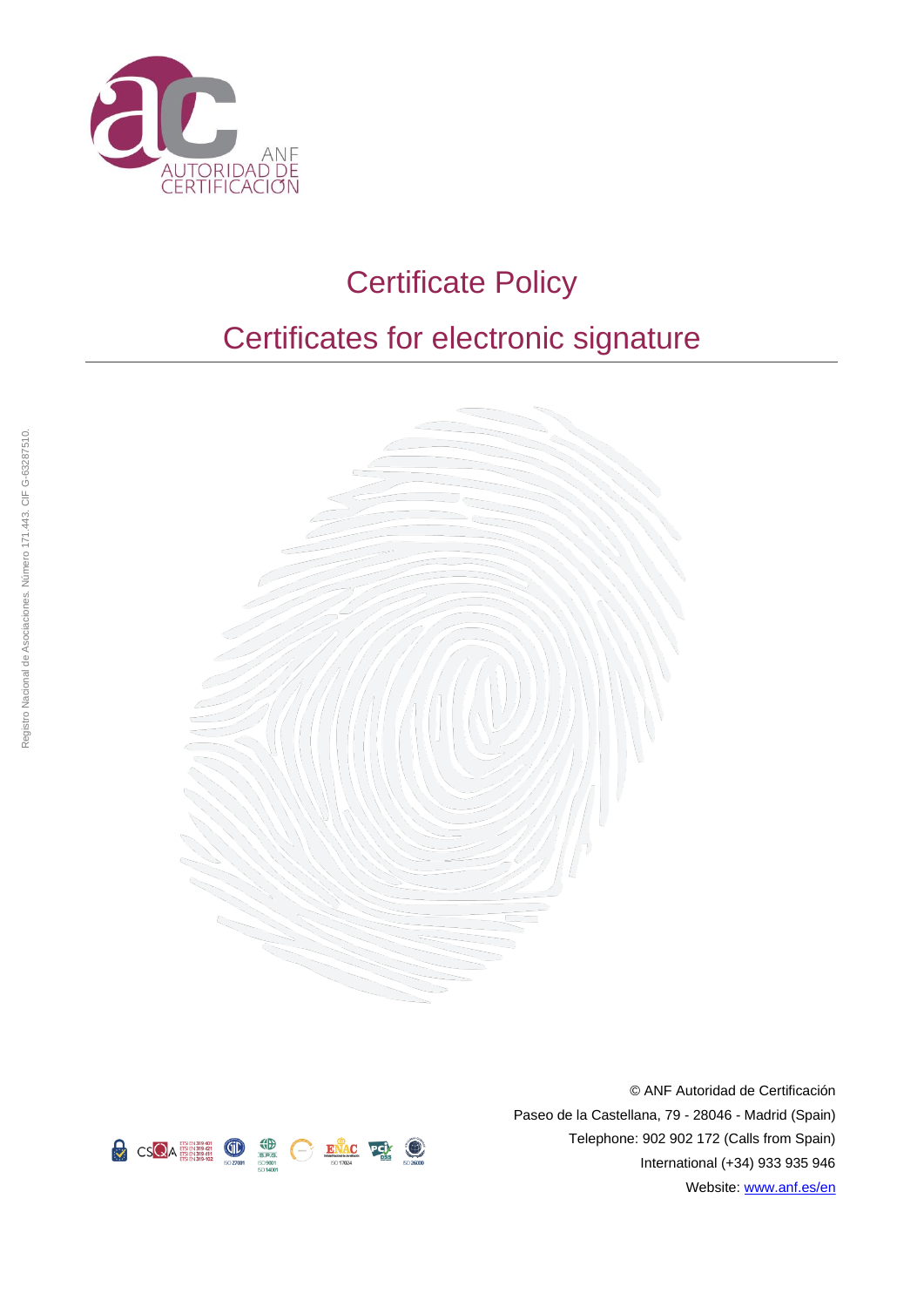**Security Level**

*Public Document*

#### **Important Notice**

*This document is property of ANF Autoridad de Certificación*

*Distribution and reproduction is prohibited without written authorization of ANF Autoridad de Certificación*

**2000 – 2022 CC-BY- ND (Creative commons licenses)**

Address: Paseo de la Castellana, 79 - 28046 - Madrid (Spain)

Telephone: 902 902 172 (Calls from Spain) International (+34) 933 935 946

Website: [www.anf.es/en](http://www.anf.es/en)

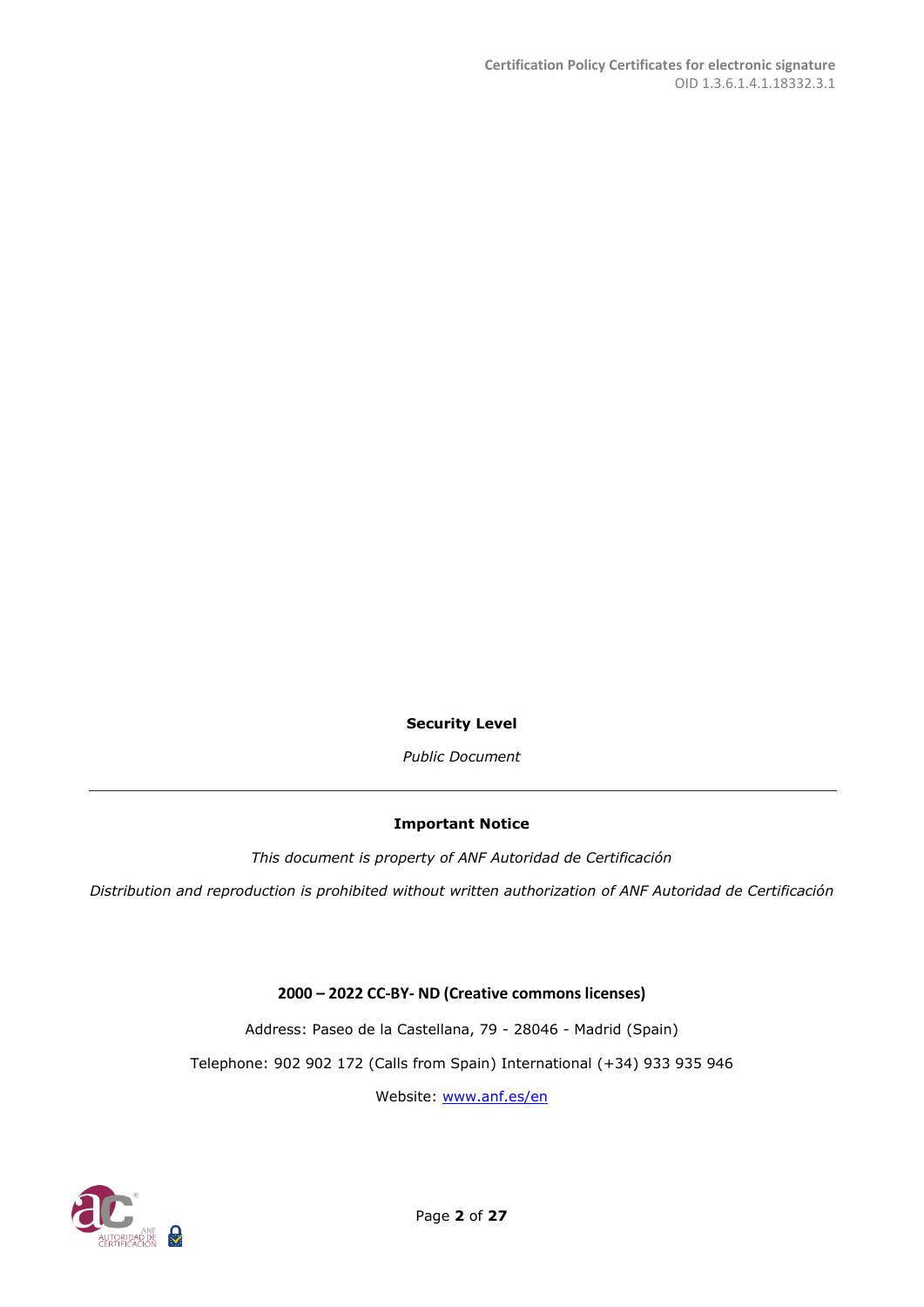## **INDEX**

| $\mathbf{1}$ |  |
|--------------|--|
| 1.1          |  |
| 1.2          |  |
| 1.3          |  |
| 1.4          |  |
|              |  |
|              |  |
|              |  |
| 1.5.         |  |
| 1.6.         |  |
| 2.           |  |
| 2.1.         |  |
| 2.2.         |  |
| 2.3.         |  |
| 2.4.         |  |
| 3.           |  |
| 3.1          |  |
|              |  |
|              |  |
|              |  |
|              |  |
|              |  |
|              |  |
| 3.2.         |  |
|              |  |
|              |  |
| 3.3.         |  |
| 3.4.         |  |

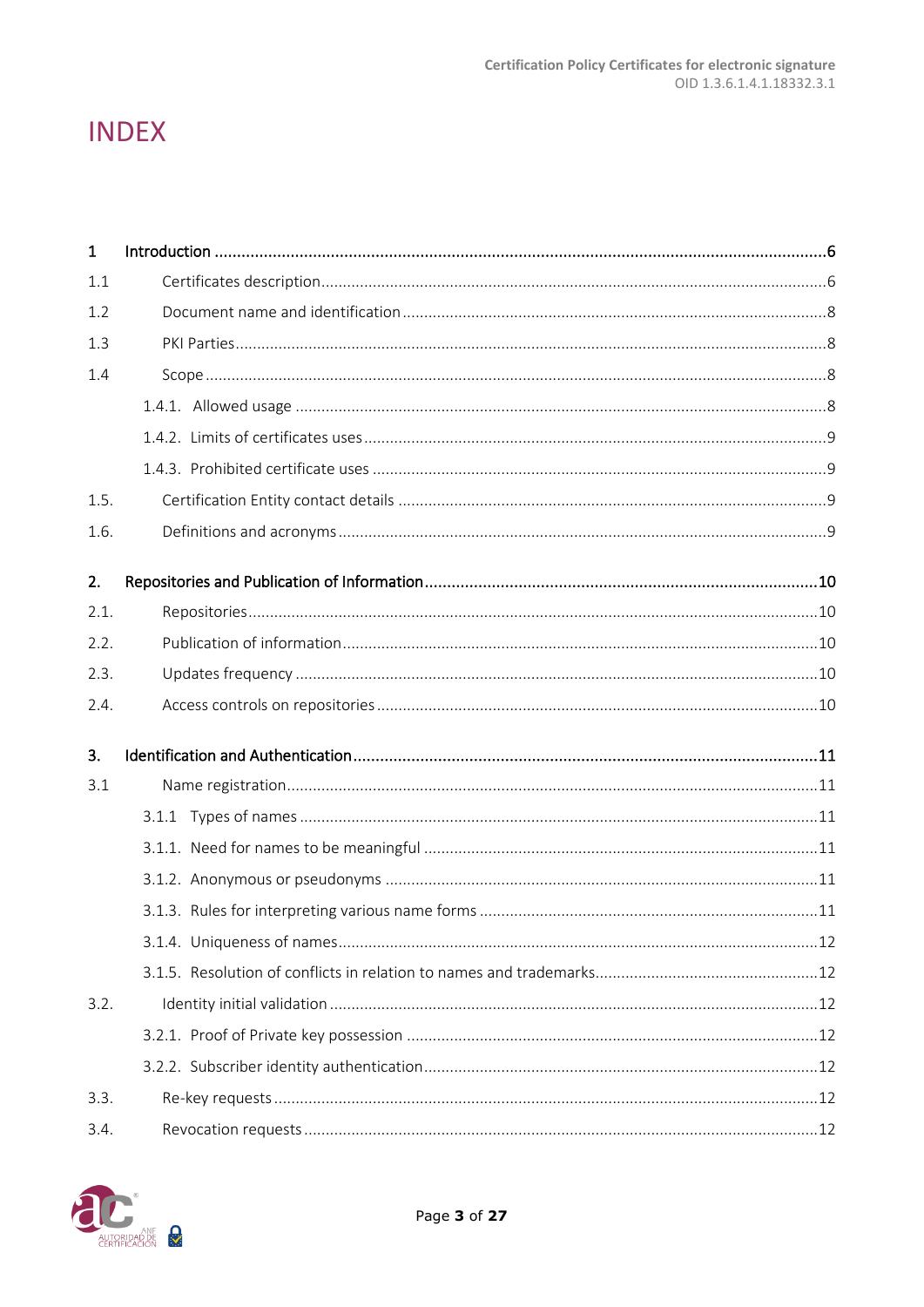| 4.   |                                                                                                  |  |
|------|--------------------------------------------------------------------------------------------------|--|
| 4.1. |                                                                                                  |  |
|      |                                                                                                  |  |
|      |                                                                                                  |  |
| 4.2. |                                                                                                  |  |
| 4.3. |                                                                                                  |  |
|      |                                                                                                  |  |
|      |                                                                                                  |  |
|      |                                                                                                  |  |
|      | 4.3.4. Processing by legitimation of signature by a notary public or certified by the ARR or IVO |  |
|      |                                                                                                  |  |
|      |                                                                                                  |  |
|      |                                                                                                  |  |
| 4.4. |                                                                                                  |  |
|      |                                                                                                  |  |
|      |                                                                                                  |  |
| 4.5. |                                                                                                  |  |
|      |                                                                                                  |  |
|      |                                                                                                  |  |
|      |                                                                                                  |  |
|      |                                                                                                  |  |
|      |                                                                                                  |  |
| 4.6. |                                                                                                  |  |
| 4.7. |                                                                                                  |  |
|      |                                                                                                  |  |
|      |                                                                                                  |  |
|      |                                                                                                  |  |
|      |                                                                                                  |  |
|      |                                                                                                  |  |
|      |                                                                                                  |  |
|      |                                                                                                  |  |
|      |                                                                                                  |  |

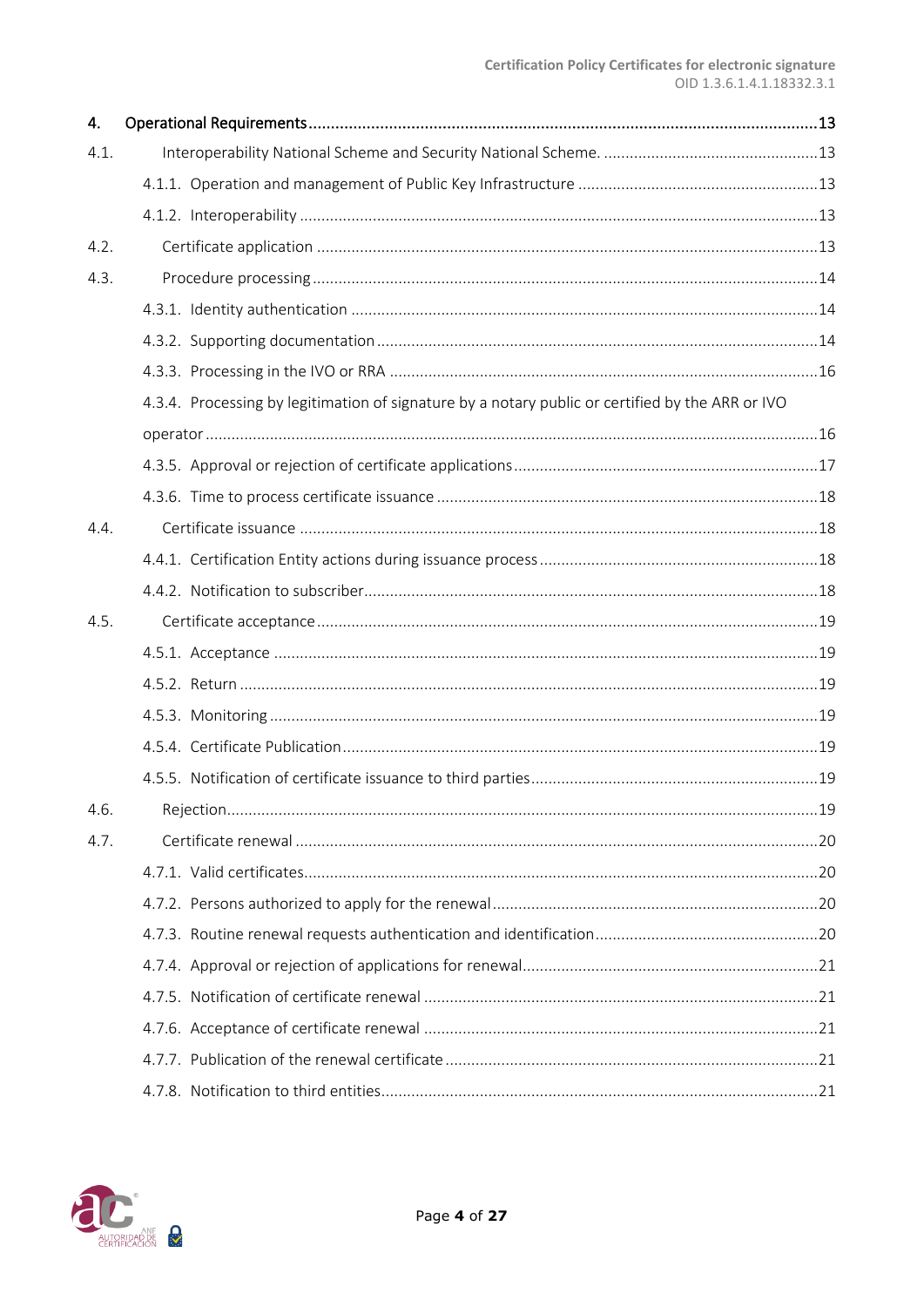|       | 4.7.9. Identification and authentication of key renewal applications after revocation (uncommitted |  |
|-------|----------------------------------------------------------------------------------------------------|--|
|       | 21<br>key)                                                                                         |  |
| 4.8.  |                                                                                                    |  |
| 4.9.  |                                                                                                    |  |
| 4.10. |                                                                                                    |  |
| 5.    |                                                                                                    |  |
| 5.1.  |                                                                                                    |  |
| 5.2.  |                                                                                                    |  |
| 5.3.  |                                                                                                    |  |
| 6.    |                                                                                                    |  |
| 7.    |                                                                                                    |  |
| 7.1.  |                                                                                                    |  |
| 7.2.  |                                                                                                    |  |
| 7.3.  |                                                                                                    |  |
| 8.    |                                                                                                    |  |
| 9.    |                                                                                                    |  |

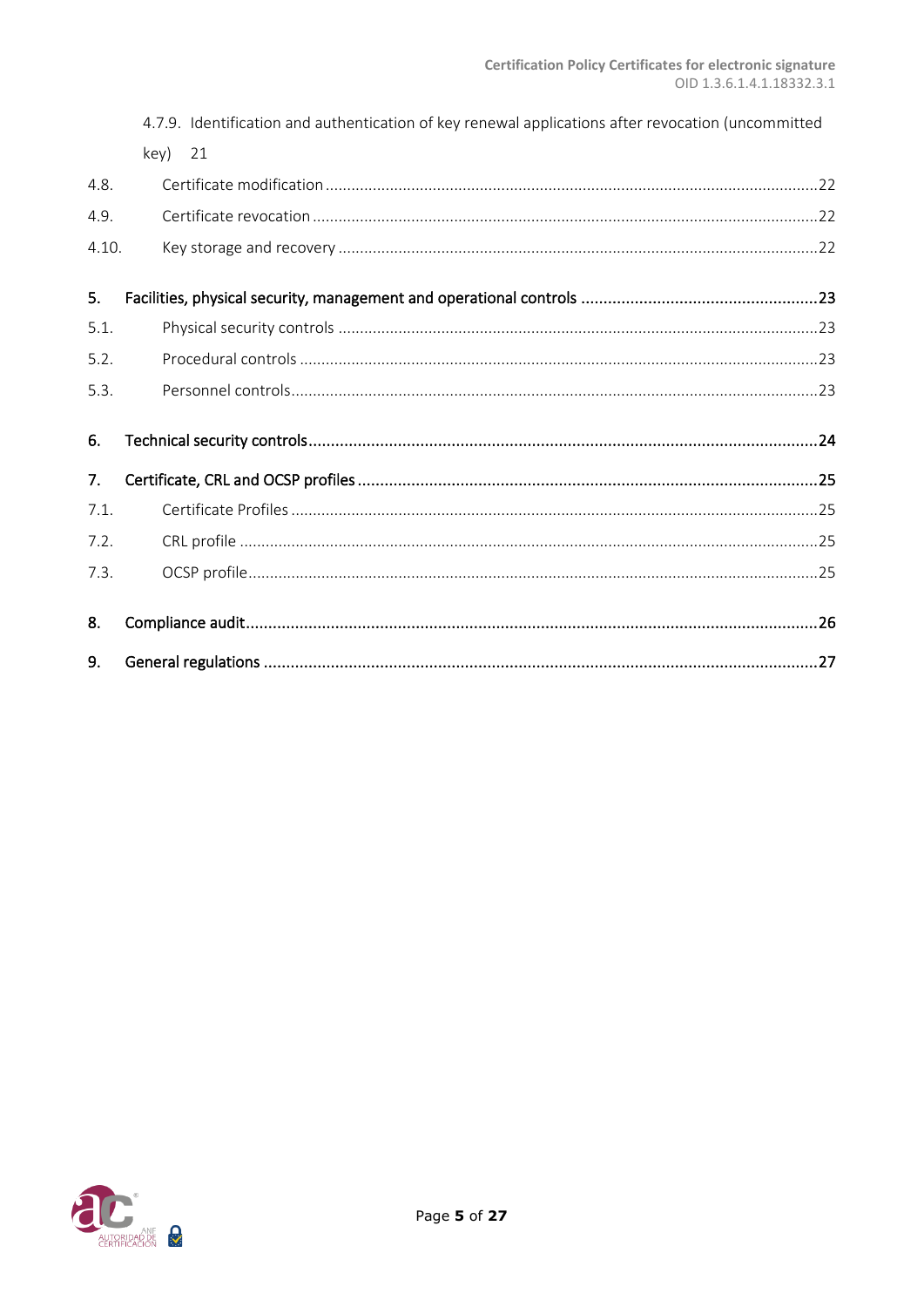## <span id="page-5-0"></span>1 Introduction

ANF Autoridad de Certificación (hereinafter, ANF AC) is a legal entity, incorporated under Spanish Organic Law 1/2002 of March 22nd, and registered in the Ministry of the Interior with national number 171.443 and VAT number G-63287510.

The Public Key Infrastructure (PKI) of ANF AC has been designed and is managed in accordance with the legal framework of the European Parliament [UE] 910/2014 Regulation (hereinafter eIDAS Regulation), and with the Spanish Law 6/2020, de 11 de noviembre, reguladora de determinados aspectos de los servicios electrónicos de confianza. The PKI of ANF AC complies with ETSI EN 319 401 *(General Policy Requirements for Trust Service Providers),* ETSI EN 319 411-1 (*Part 1: General Requirements),* ETSI EN 319 411-2 (Part 2: Requirements for Trust Service Providers issuing EU Qualified Certificates), ETSI EN 319 412 *(Electronic Signatures and Infrastructures (ESI): Certificate Profiles)* and RFC 3739 (*Internet X.509 Public Key Infrastructure: Qualified Certificate Profile*) standards.

This document is the Certification Policy (CP) corresponding to the **qualified certificates for electronic signature** issued by ANF AC in accordance with the provisions in Annex I of the eIDAS Regulation and as defined in Spanish Law 6/2020. It details and supplements what is specified in ANF AC Certification Practices Statement and its addendum, defines the operational and procedural requirements to which the usage of these certificates is subjected, and the guidelines that ANF AC uses for its issuance, management, revocation, renewal, and any other process that affects the life cycle. The roles, responsibilities, and relationships between the end user, ANF AC and trusted third parties are described, as well as the application, renewal and revocation rules that must be met.

To develop its content the IETF RFC 3647 structure has been followed, including those sections that are specific to this type of certificate.

ANF AC oversees and supervises that this CP is compatible and consistent with the other documents drafted. All documentation is freely available to users and relying parties a[t https://anf.es/en/legal-repository/](https://anf.es/en/legal-repository/)

This Certification Policy assumes that the reader knows and understands the PKI, certificate, and electronic signature concepts. If this is not the case, the reader is recommended to be educated in these concepts before continuing the reading of this document.

## <span id="page-5-1"></span>**1.1 Certificates description**

Qualified certificates for electronic signature are electronic statements that associate validation data of a signature with a natural person, and confirm name or pseudonym of that person. ANF AC issues the following types of qualified certificates for electronic signature:

- **Natural Person Certificates:** The subscriber is a natural person with no connection to any entity.
- **Corporate Natural Person Certificates: The** subscriber is a natural person employed by a legal person, without power of attorney.

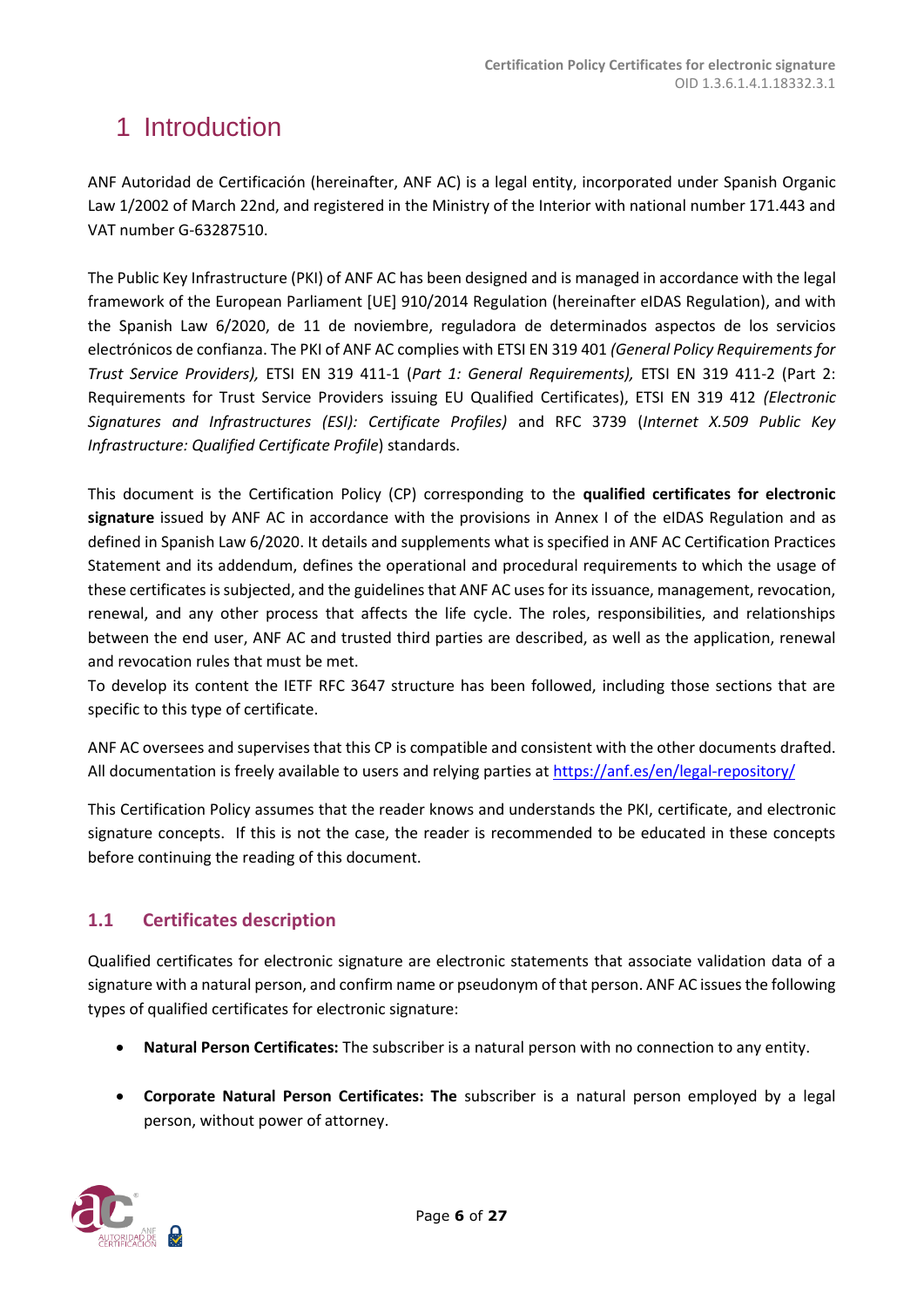- **Certificates of Representation:** The subscriber is a natural person representing an organization, with powers of representation to carry out procedures on behalf of the entity. ANF AC issues the following representation certificates:
	- o **Legal Representative of a Legal Person Certificate**  The signatory acts on behalf of a legal person as a legal representative with powers of attorney.
	- o **Legal Representative of an Entity without Legal Personality Certificate**

The signatory acts for the sole purpose of being used in the tax and other Public Administration fields that are expressly allowed. These certificates are issued under the terms set forth in the Order EHA/3256/2004, September 30, (Spanish Official Gazette Nº 246, October 12th). Entity without legal personality, are those to which article 35.4 of the Spanish General Tax Law and other applicable legislation refer to.

o **Legal Representative of Sole and Joint and Several Directors Certificate**

The signatory acts in representation of a Legal Person as a legal representative with his position, as sole or joint and several directors, registered in the Mercantile Registry. This type of certificate for exclusive use for legal representatives of commercial companies *(Sociedades Mercantiles)* and other legal persons whose registration is mandatory in the Commercial Registry, and who meet the condition of sole administrator or joint administrator of the same.

• **Public Employee Certificates:** Certificate in accordance with the requirements established in article 43 of Spanish Law 40/2015, of October 1, on the Legal Regime of the Public Sector for the electronic signature of personnel at the service of Public Administrations, in which the subscriber is a representative of a Public Administration with sufficient competences to request the certificate. and the subject, which is in possession of the signature creation device, is personnel from the Public Administration. (Being public servant, staff, or temporary personnel). These certificates are adapted to the profiles and definitions established by the *Subdirección General de Información, Documentación y Publicaciones del Ministerio de Hacienda y Administraciones Pública*s in its document "*Perfiles de certificados electrónicos*" *(section 10: Certificado de empleado público)* for **high** assurance levels *<sup>1</sup> (section 10.3)* and **medium/substantial** *(section 10.4).*

ANF AC qualified certificates for electronic signature are issued with a maximum validity of 5 years, in different supports and according to the security levels determined in the Commission Implementing Regulation (EU) 2015/1502 of the Commission of 8 September 2015 on setting specifications and minimum technical procedures for the security levels of electronic identification media in accordance with the provisions of Article 8, paragraph 3 of eIDAS Regulation:

• **Cryptographic software.** Downloadable file that the holder can download in his computer terminal or register it in the centralized remote electronic signature service, managed by ANF AC**.**

<sup>1</sup> *See section 2.1 Niveles de aseguramiento of the document "Perfiles de certificados electrónicos".*

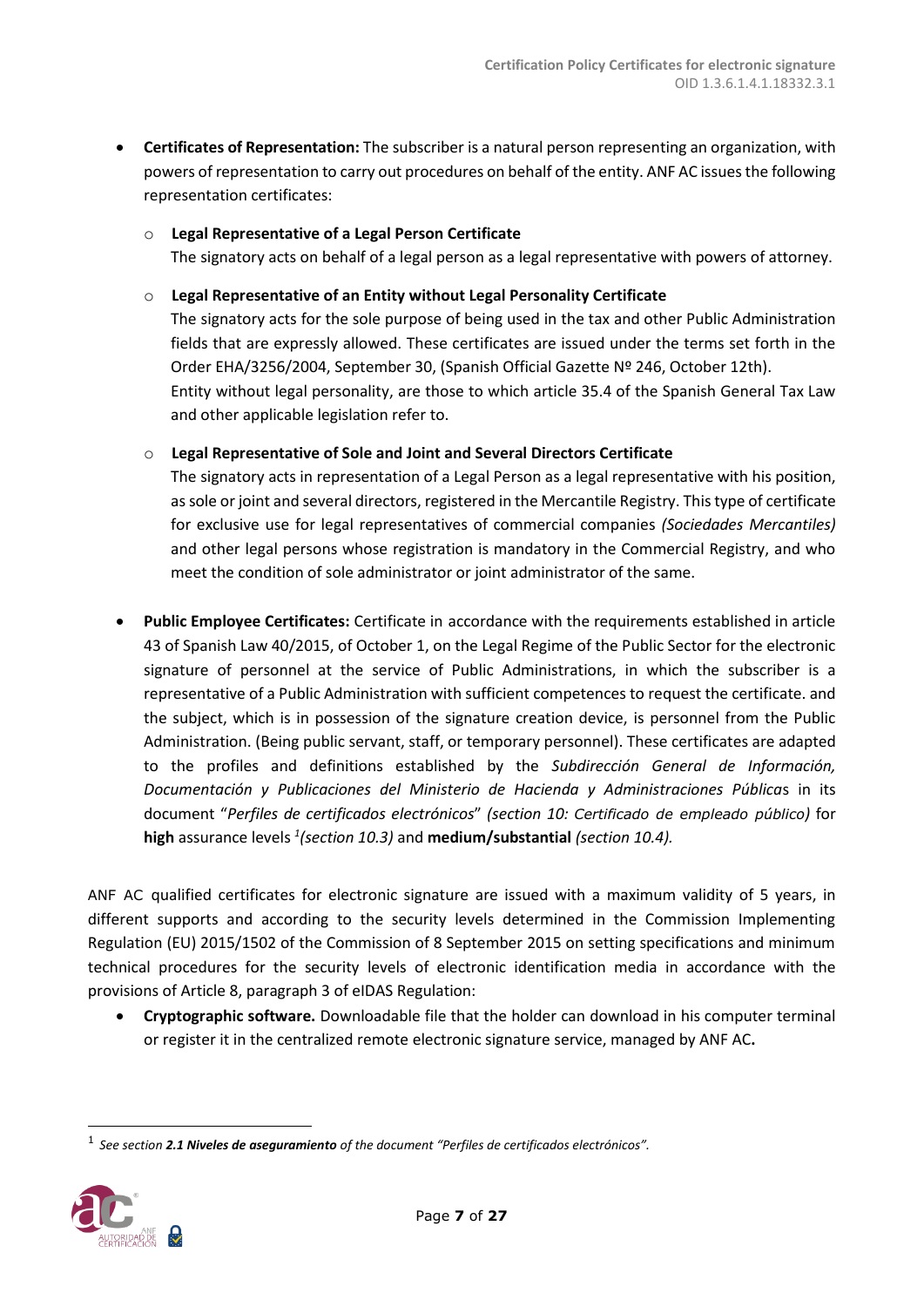- **Qualified Signature Creation Device (QSCD<sup>2</sup> )**. The key pair has been generated in the QSCD device that stores them.
- **Centralized service for electronic signature certificates**. The signature creation data has been generated in a cryptographic token QSCD and, in accordance with the requirements of art. 8 and art. 24 (b and c), the use environment is managed by ANF AC on behalf of the signature creator, and are under the exclusive control of its owner.

## <span id="page-7-0"></span>**1.2 Document name and identification**

| Name of the document | Certification Policy for certificates for electronic signature |                         |            |
|----------------------|----------------------------------------------------------------|-------------------------|------------|
| <b>Version</b>       | 1.2                                                            |                         |            |
| <b>Status</b>        | APROVED                                                        |                         |            |
| <b>OID</b>           | 1.3.6.1.4.1.18332.3.4.1                                        |                         |            |
| <b>Approval date</b> | 01/03/2022                                                     | <b>Publication date</b> | 01/03/2022 |

The version of this Certification Policy shall only be changed if substantial changes occur that affect its applicability.

| <b>Version</b> | <b>Changes</b>                                                                                                                                                                                                                                                                      | Approval   | <b>Publication</b> |
|----------------|-------------------------------------------------------------------------------------------------------------------------------------------------------------------------------------------------------------------------------------------------------------------------------------|------------|--------------------|
| 1.2.           | Inclusion of the Corporate Natural Person Certificate                                                                                                                                                                                                                               | 01/03/2022 | 01/03/2022         |
| 1.1.           | Annual review: correction of errors, LFE references,<br>restructuring of OIDs, clarification of references for Public<br>Employee certificates.                                                                                                                                     | 02/03/2021 | 02/03/2021         |
| 1.0.           | New Certification Policy for Certificates for electronic<br>signature that gathers the different previous policies that of<br>each one of the certificates issued by ANF AC of this type.<br>The previous Policies can be consulted in the policy history<br>on the ANF AC website. | 20/03/2020 | 20/03/2020         |

#### <span id="page-7-1"></span>**1.3 PKI Parties**

As defined in the CPS of ANF AC.

#### <span id="page-7-2"></span>**1.4 Scope**

## <span id="page-7-3"></span>**1.4.1. Allowed usage**

*<https://ec.europa.eu/futurium/en/content/compilation-member-states-notification-sscds-and-qscds>*



<sup>2</sup> *Devices exclusively certified specifically in accordance with the applicable requirements established in Article 30.3 of the eIDAS Regulation and, therefore, included in the list of qualified devices maintained by the European Commission in compliance with articles 30, 31 and 39 of the eIDAS Regulation.*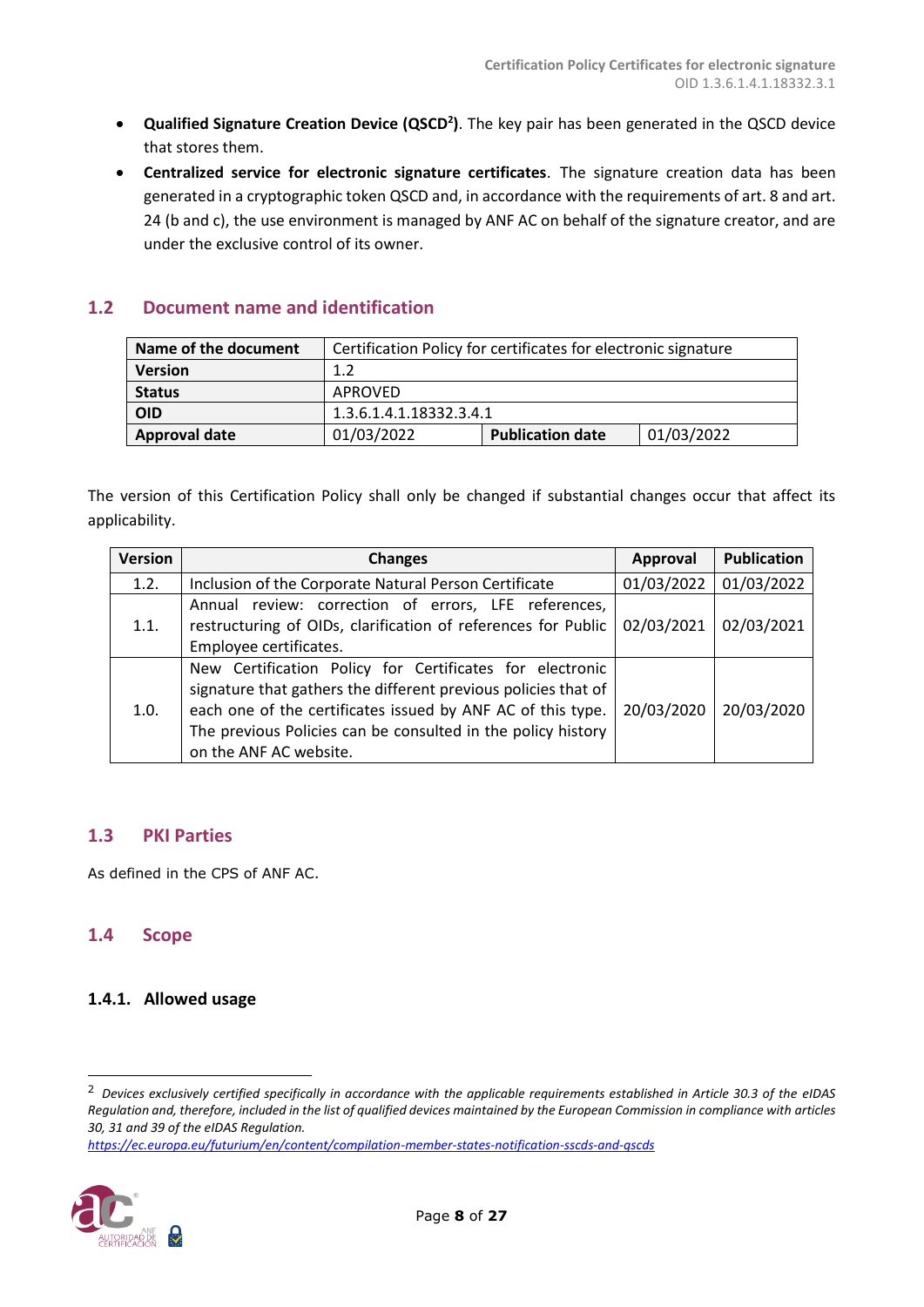Qualified certificates for electronic signature issued by ANF AC can be used for the following purposes:

- Guarantee the identity of the signatory.
- Guarantee the integrity of the signed document.
- Identify the signatory of the document. (In the case of a Public Employee with a pseudonym, the identification will be by pseudonym.)

These certificates must be used in accordance with Spanish Law 6/2020, de 11 de noviembre, reguladora de determinados aspectos de los servicios electrónicos de confianza. The use of the keys and the certificate by the subscriber, presupposes the acceptance of the conditions of use established in the CPS of ANF AC and its addendum.

The use of these certificates is allowed in the relations of the signer with the Public Administrations and in strictly particular uses. In the case of certificates of Legal Representation before Public Administrations, the use is limited to those that allow the powers of representation.

#### <span id="page-8-0"></span>**1.4.2. Limits of certificates uses**

Generally, as set out in the Certification Practice Statement of ANF AC

Specifically, it must be stated that this certificate will be used by subscribers to maintain relationships with relying parties, per the uses permitted in the fields 'Key Usage' and 'Extended Key Usage' of the certificate, the limitations of use set out in the certificate, and assuming the responsibility limitation established in OID 1.3.6.1.4.1.18332.41.1 and/or in QcLimitValue OID 0.4.0.1862.1.2.

The use of Public Employee certificates and public employee certificates with a pseudonym for uses other than that established in Law 40/2015, of October 1, on the Public Sector Legal Regime for this type of certificates is not allowed.

#### <span id="page-8-1"></span>**1.4.3. Prohibited certificate uses**

As defined in the CPS of ANF AC.

#### <span id="page-8-2"></span>**1.5. Certification Entity contact details**

As defined in the CPS of ANF AC.

#### <span id="page-8-3"></span>**1.6. Definitions and acronyms**

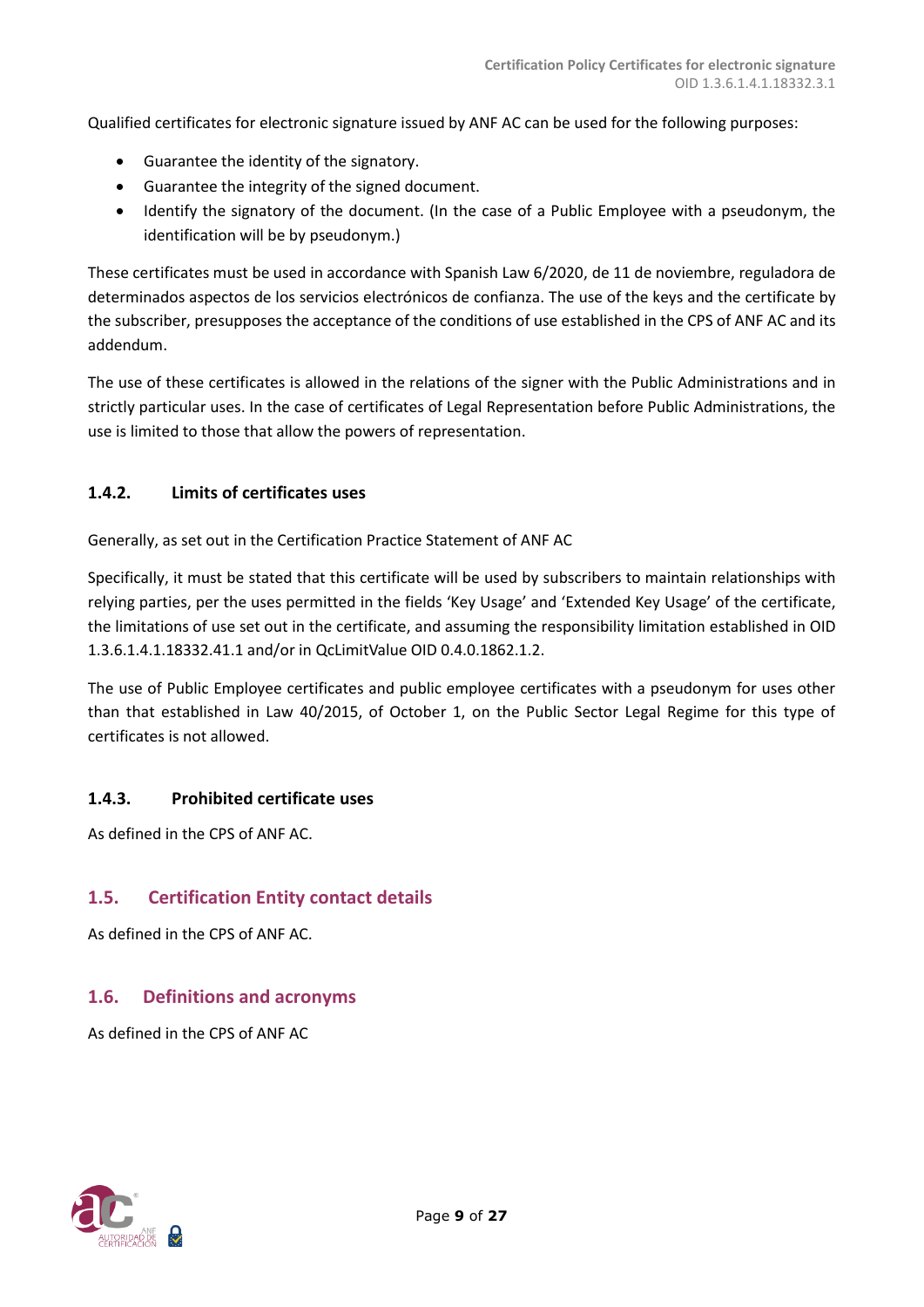## <span id="page-9-0"></span>2. Repositories and Publication of Information

## <span id="page-9-1"></span>**2.1. Repositories**

As defined in the CPS of ANF AC.

## <span id="page-9-2"></span>**2.2. Publication of information**

As defined in the CPS of ANF AC.

## <span id="page-9-3"></span>**2.3. Updates frequency**

As defined in the CPS of ANF AC.

## <span id="page-9-4"></span>**2.4. Access controls on repositories**

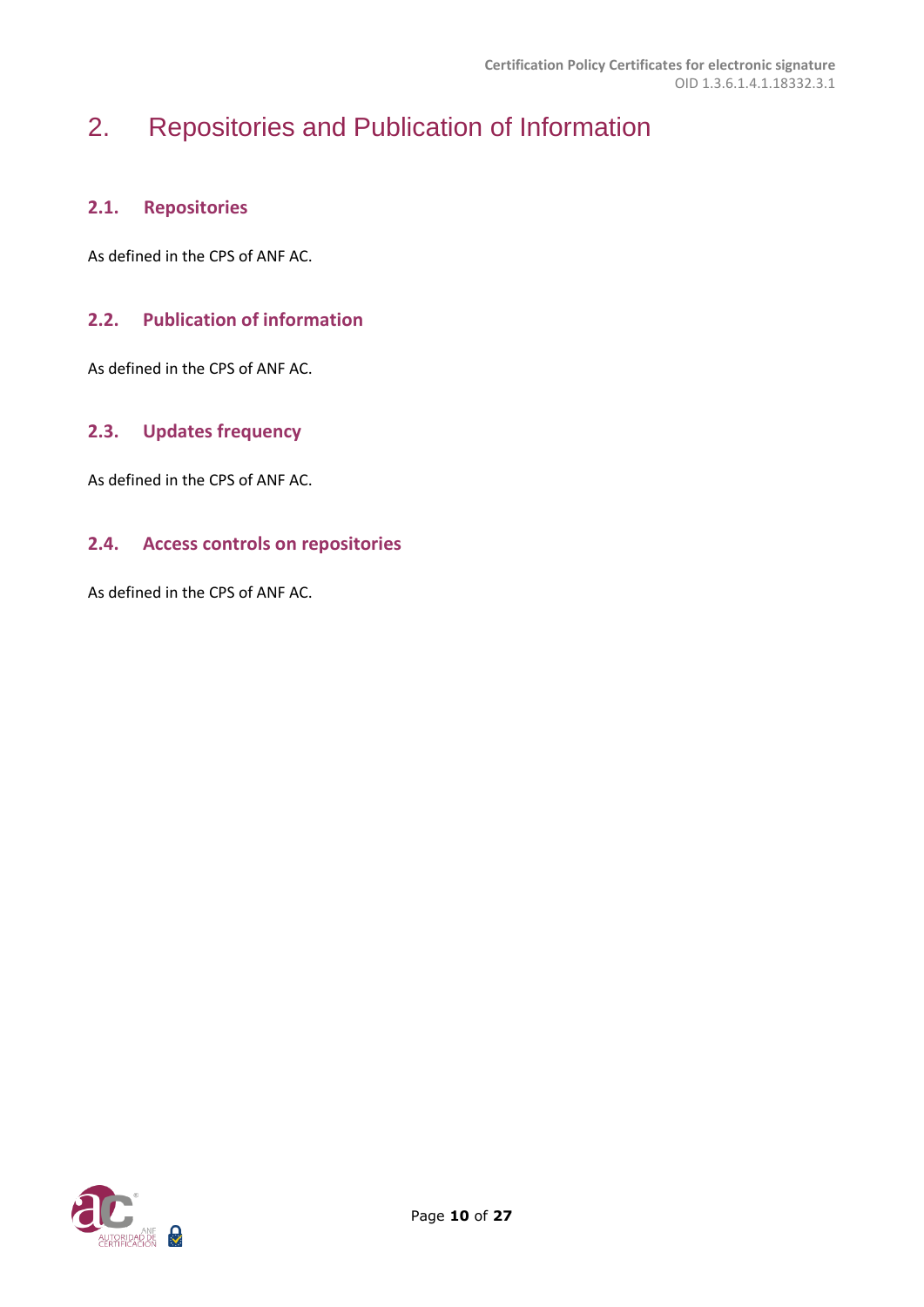## <span id="page-10-0"></span>3. Identification and Authentication

## <span id="page-10-1"></span>**3.1 Name registration**

## <span id="page-10-2"></span>**3.1.1 Types of names**

All certificates contain a Distinguished Name (DN) of the natural person holder of the certificate, defined per Recommendation ITUT X.501 and contained in the Subject, including a Common Name (CN) field.

Attribute O *(Organization name)*, in case of inclusion needs to refer to:

- In the case of **the collegiate certification**: Name of the Official College of which he/she is an active member. Moreover, the collegiate number is included, separated by the character " $/$ ". E.g. O = Collegiate Name / collegiate number.
- In the case of **Legal representative of a legal person certificates**, the name of the company they represent, and the VAT number in the "organizationIdentifier" attribute.
- In the case of **Professional attribute**: it may be included the name of the association, guild, or group to which he/she belongs. Or issuer of the professional training qualification. Additionally, it may be included the associate number as specified in the previous paragraph.
- In the case of **Freelancer** may include: registered trade name or registered trademark on behalf of the subscriber.

Personal circumstances and attributes of the persons and organizations identified in the certificates are included in predefined attributes in regulations and technical specifications for general recognition.

#### **National (DNI) / Foreign Citizens ID Card (NIE)**

The term tax identification number covers both, the National Citizens ID Card, and the Foreign Citizens ID Card. In case of opting on a specific ID card, instead of the tax identification number, the corresponding ID card will be used.

## <span id="page-10-3"></span>**3.1.1. Need for names to be meaningful**

Distinguished names should make sense, except in the case of certificates issued under pseudonyms.

## <span id="page-10-4"></span>**3.1.2. Anonymous or pseudonyms**

In the case of certificates issued under a pseudonym, the CN attribute shall specify the concept "Pseudonym".

## <span id="page-10-5"></span>**3.1.3. Rules for interpreting various name forms**

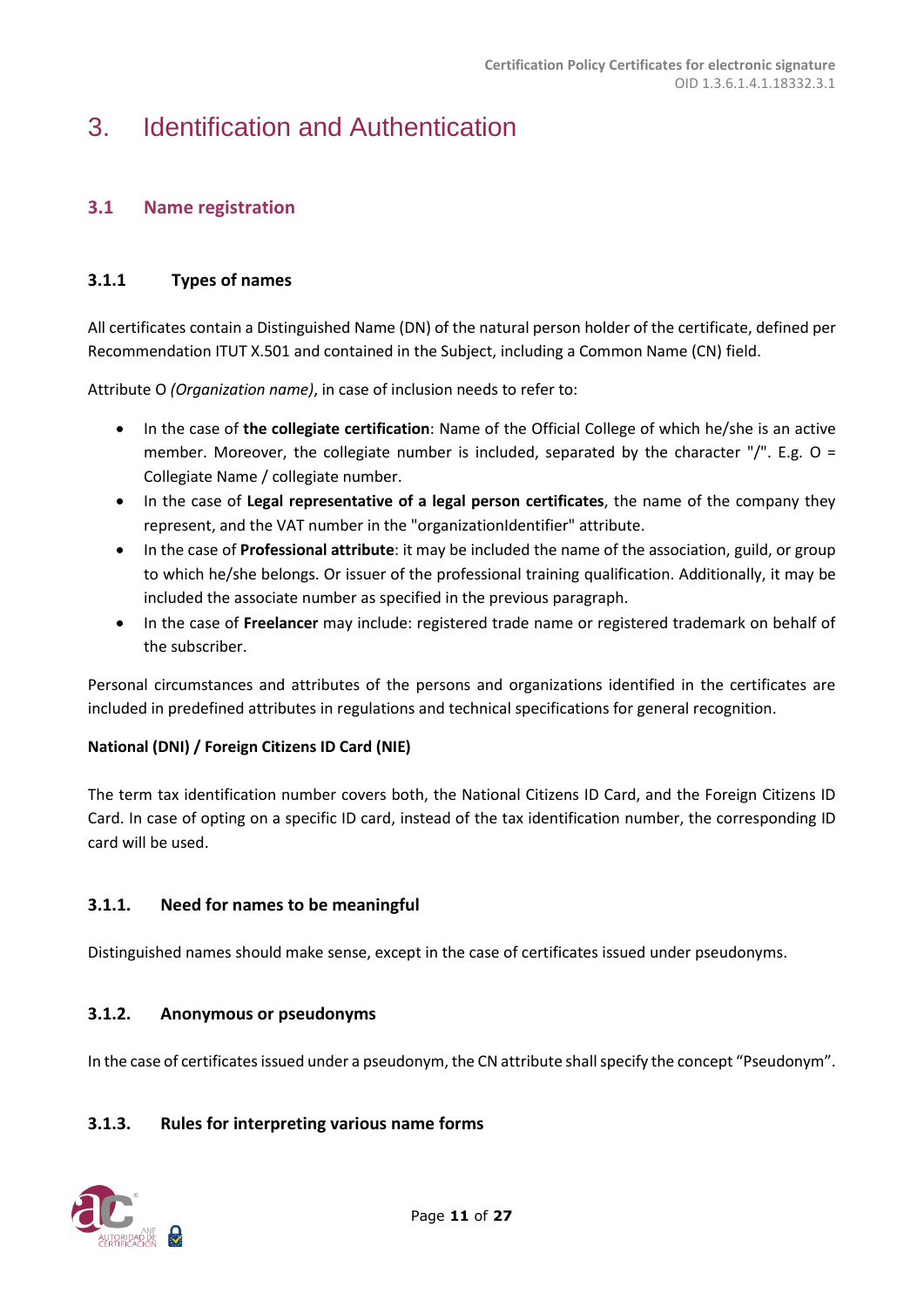As defined in the CPS of ANF AC.

#### <span id="page-11-0"></span>**3.1.4. Uniqueness of names**

As defined in the CPS of ANF AC.

#### <span id="page-11-1"></span>**3.1.5. Resolution of conflicts in relation to names and trademarks**

ANF AC is not liable for the use of trademarks in the issuance of Certificates issued under this Certification Policy. ANF AC is not required to verify ownership or registration of trademarks and other distinctive signs.

Certificate subscribers shall not include names in applications that may involve infringement.

It is not allowed to use distinctive signs whose right of usage is not owned by the subscriber, or is not duly authorized to do so.

ANF AC reserves the right to refuse a certificate request because of name conflict.

## <span id="page-11-2"></span>**3.2. Identity initial validation**

#### <span id="page-11-3"></span>**3.2.1. Proof of Private key possession**

As defined in the CPS of ANF AC.

#### <span id="page-11-4"></span>**3.2.2. Subscriber identity authentication**

See section 4.3.1.

#### <span id="page-11-5"></span>**3.3. Re-key requests**

In the event of re-keying, ANF AC shall previously inform the subscriber about any changes that may have occurred in the terms and conditions in relation to the previous issuance.

A new certificate may be issued maintaining the previous public key, if it is considered cryptographically secure.

#### <span id="page-11-6"></span>**3.4. Revocation requests**

All revocation requests must be authenticated. ANF AC verifies the subscriber's ability to handle this requirement.

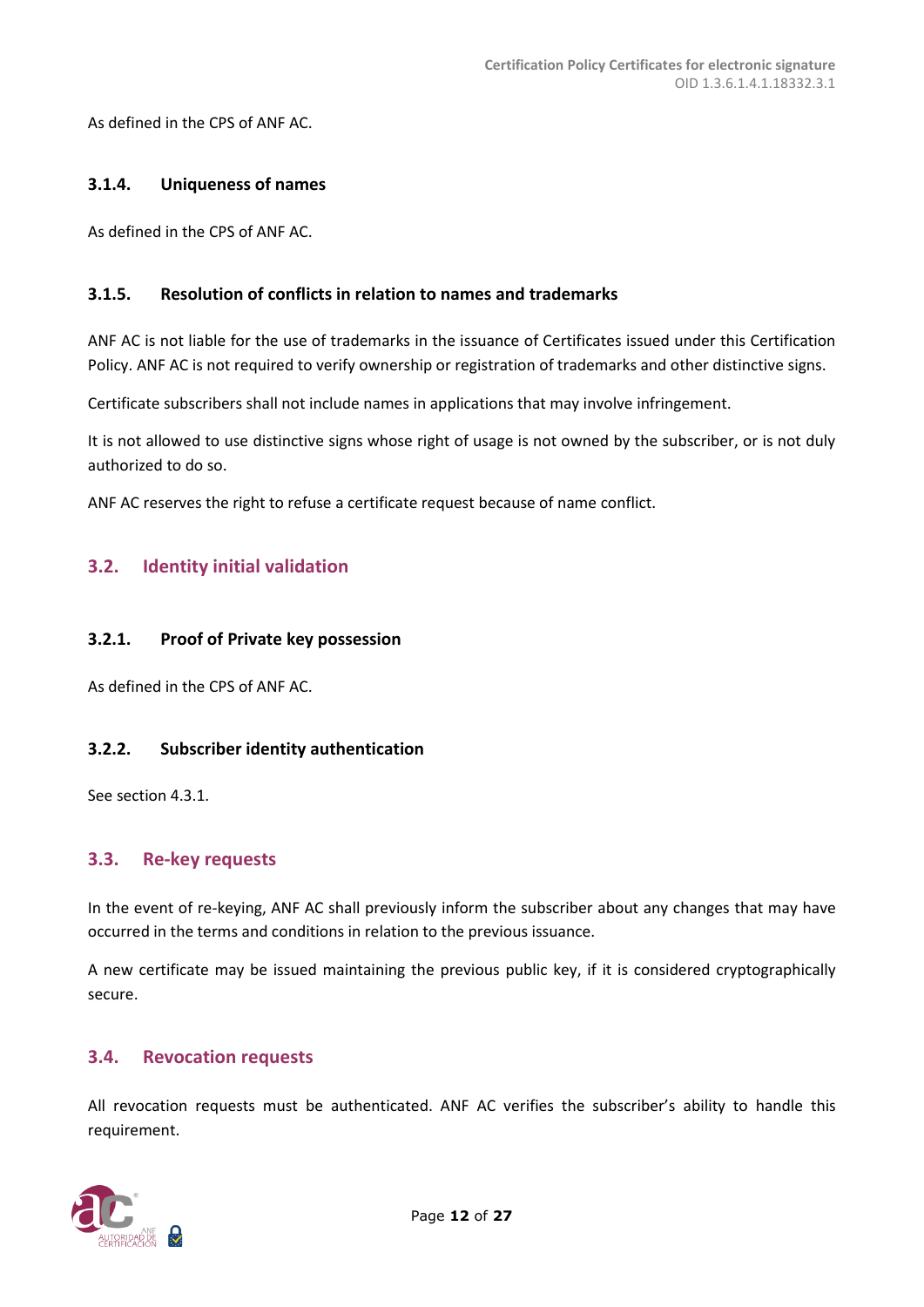## <span id="page-12-0"></span>4. Operational Requirements

## <span id="page-12-1"></span>**4.1. Interoperability National Scheme and Security National Scheme.**

## <span id="page-12-2"></span>**4.1.1. Operation and management of Public Key Infrastructure**

Operations and procedures performed for the implementation of this Certification Policy are made following the controls required by the standards recognized for such purpose, describing these actions in sections "Physical Security, Facilities, Management and Operational Controls" and "Technical Security Controls" of the Certification Practice Statement of ANF AC.

The Certification Practice Statement of ANF AC, responds to different sections of the ETSI EN 319 411-2 standard.

## <span id="page-12-3"></span>**4.1.2. Interoperability**

The certificates corresponding to this Certification Policy are issued by ANF AC in accordance with Resolution of November 29th, 2012, of the Secretariat of State for Public Administration, by which the Approval Agreement of the Electronic Signature Policy and of General State Administration Certificates is published, and its publication is announced in the corresponding electronic office, and specifically the profile of this type of certificates is in accordance with the profile approved by the Higher Council for Electronic Administration, at a meeting of the Permanent Commission, on May 30th, 2012 and published in Annex II of the mentioned Resolution

## <span id="page-12-4"></span>**4.2. Certificate application**

ANF AC only accepts requests for qualified certificate for electronic signature for natural persons of legal age, with full legal capacity to act.

The subscriber must complete the Certificate Request Form assuming responsibility for the veracity of the information outlined, and process it before ANF AC using one of the following means:

a) **In person**: the subscriber may appear before an Operator of an Identity Verification Office (IVO) attached to a Registration Authority (RA), identifying the applicant by means of an identity document accepted by national legislation, being an original document and in valid status. In his presence, he will proceed to sign the application form, which must be duly completed.

It may be possible to dispense with face-to-face verification in the following cases:

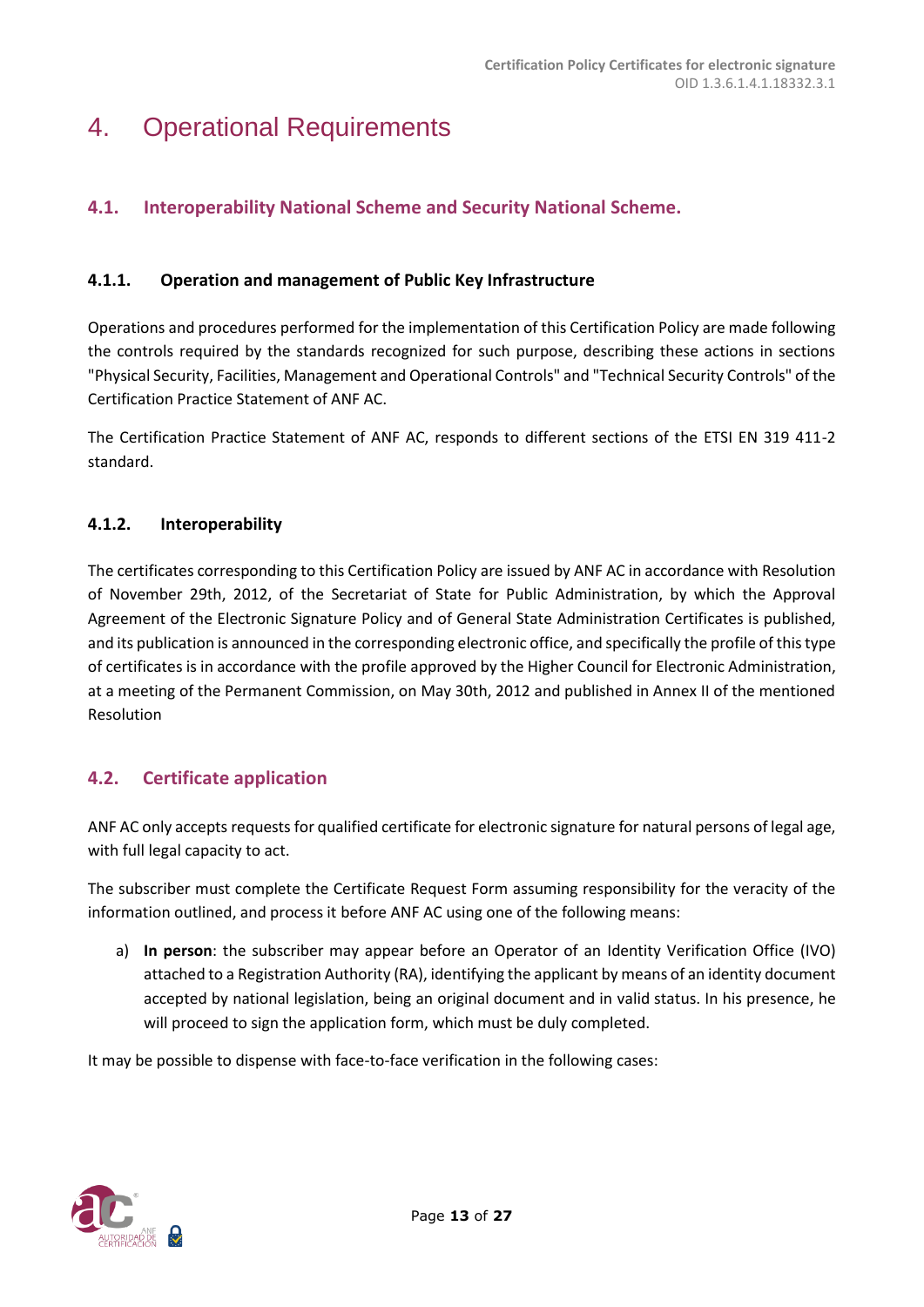- b) **By ordinary mail**: If the corresponding forms have been duly completed, and the subscriber's signature has been legitimized in the presence of a notary public, attaching certified copies of the identity, authorization and legal representation documents.
- c) **Telematically**: On the website https://www.anf.es, interested parties have the application form, which must be completed and signed electronically by means of a valid qualified electronic signature certificate or by identifying themselves and accepting the documents by means of one of the means of remote identification that are legally approved, in accordance with Art.7. 2) of Law 6/2020.

## <span id="page-13-0"></span>**4.3. Procedure processing**

The RA will be in charge of processing the application in accordance with what is established for this purpose in the CPS of ANF AC.

## <span id="page-13-1"></span>**4.3.1. Identity authentication**

The subscriber must provide a mobile phone number and an email address of his trust. ANF AC sends 2 verification codes to these mailboxes in order to confirm the request. The email address and the SMS or WhatsApp service associated with their mobile phone shall be considered as authorized mailboxes for ANF AC to be able to deliver certified electronic mail, including double authentication in the case of a centralized electronic signature service, or any other as deemed necessary. The user assumes the obligation to inform ANF AC of any change of e-mail address or mobile phone number.

In accordance with art. 7.5 of Spanish Law 6/2020, when the qualified certificate contains other personal circumstances or attributes of the subscriber, such as its status as holder of a public office or membership of a professional association or qualification, this must be verified with official documents that prove it, in accordance with the applicable legislation. Likewise, when the subscriber wants to include a representative capacity which has been granted by a third party, either by mandate or powers of attorney, the subscriber shall prove such condition with the original document.

#### <span id="page-13-2"></span>**4.3.2. Supporting documentation**

#### • **About the Natural Person:**

- o DNI or passport *(Spanish citizens)*
- o Identity Document / Passport / NIE card (issued by the Registry of Citizen Members of the Union), and Certificate issued by the Registry of Citizen Members of the Union*. (Foreign citizens, members of the EU or European Economic Area)*
- o Passport or permanent residence card. *(Foreign citizens not members of the EU)*
- o Physical address and other data that allows contact with them. In particular, personal contact mailboxes such as mobile phone number and email address. If deemed necessary by the IVO, ARR, or IRM, they may request additional documents to verify the reliability of the information,

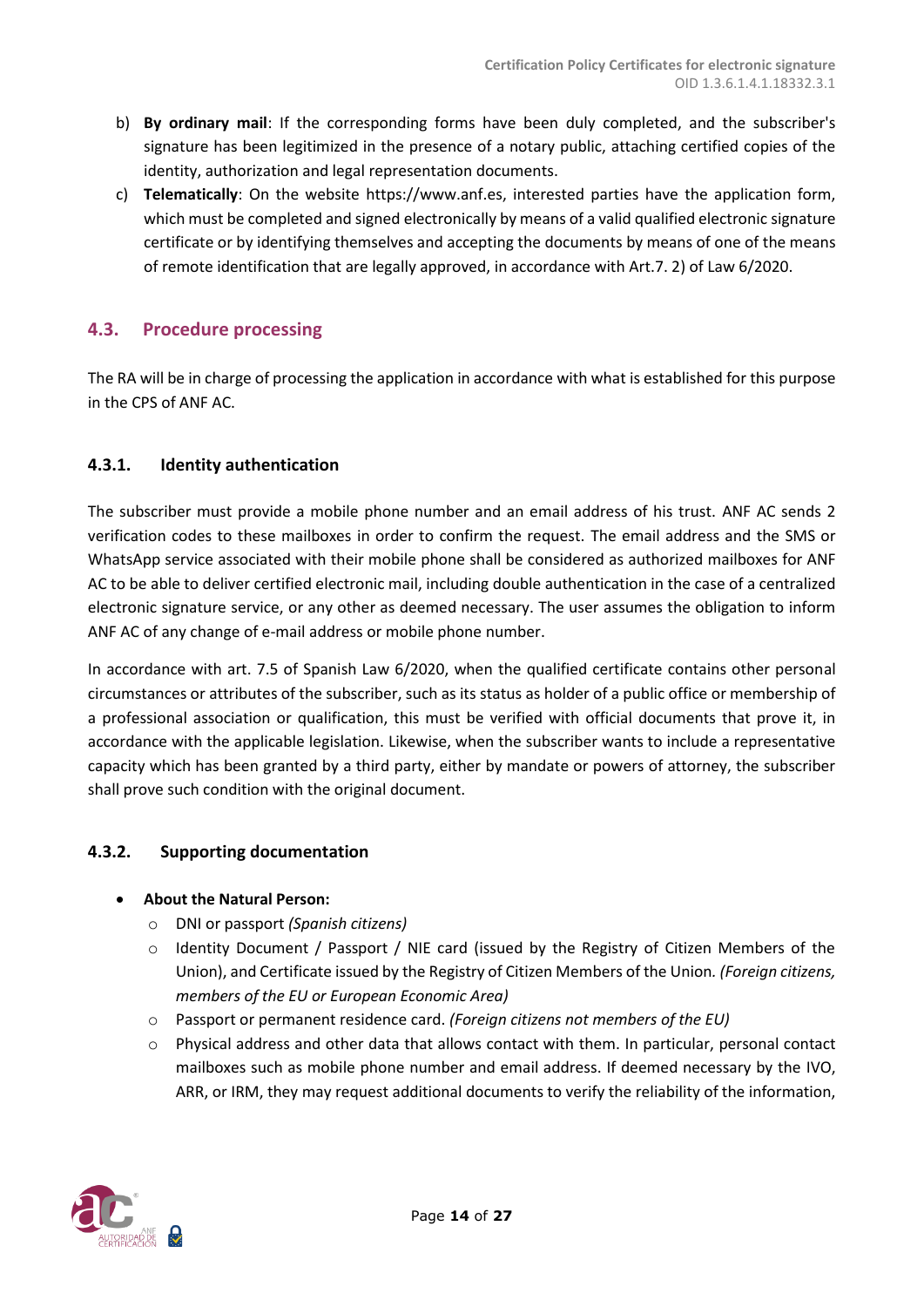such as recent utility bills or bank statements. If the IVO, ARR or IRM know the subscriber personally, they can issue and sign a Declaration of Identity<sup>3</sup>.

The documents used to verify identity (DNI, NIE, Passport, residence card) must include a photograph that allows the identity of the person appearing to be verified. In case of poor clarity, or doubt in your recognition of it, another official document that incorporates a higher quality photograph (eg, driver's license) may be requested.

- In case the subscriber has a **representation mandate or powers of attorney,** and request that the document be attached to the certificate. It will be required to:
	- o **Representation mandate**. The document must be in pdf format and signed by the client, using a qualified certificate for electronic signature issued by ANF AC. The request for inclusion of the mandate presupposes for the subscriber the full acceptance of the representation mandate.
	- o **Powers of attorney**. The original document will be digitized by the RA operator who will sign it electronically.

| <b>Regarding legal form</b>                                                                                       |                                                                                                                                                                                                                                                                                                                                                                                                                                                                                               |  |  |
|-------------------------------------------------------------------------------------------------------------------|-----------------------------------------------------------------------------------------------------------------------------------------------------------------------------------------------------------------------------------------------------------------------------------------------------------------------------------------------------------------------------------------------------------------------------------------------------------------------------------------------|--|--|
| <b>Corporations and other</b><br>legal entities which<br>registration is compulsory in<br>the Mercantile Registry | Authentic copy, the deed of incorporation registered in the Mercantile<br>Registry, or certification issued by the Mercantile Registry.<br>To prove the representation:<br>in the case of Administrators or the Board of Directors, an<br>$\cap$<br>authentic copy of the deed of appointment registered in the<br>Mercantile Registry or certification of the appointment issued by<br>the Mercantile Registry,<br>in the case of Representatives, authentic copy of the power of<br>$\circ$ |  |  |
| <b>Associations, Foundations,</b><br>and Cooperatives                                                             | attorney.<br>Original or certified copy of a public record certificate detailing the<br>registration of their incorporation                                                                                                                                                                                                                                                                                                                                                                   |  |  |
| Civil societies and other<br>legal entities                                                                       | Original or certified copy of the document attesting their incorporation in<br>an irrefutable manner.                                                                                                                                                                                                                                                                                                                                                                                         |  |  |
| <b>Public Administrations and</b><br>entities belonging to the<br>public sector                                   | Entities whose registration is mandatory in a Registry attest their valid<br>incorporation by providing original or certified copy of a certificate in<br>relation to the incorporation data and their legal personality.<br>Entities incorporated in accordance to a regulation, shall provide reference<br>to such regulation.                                                                                                                                                              |  |  |

## • **In case of representation:**

*The Declaration of Identity incorporates the identity of the declarant, his/her ID card number, the data verified, the date and time of verification, the signature of the declarant and the appropriate legal warnings in case of lying under oath.*



<sup>3</sup> **Declaration of Identity.** *It consists of a formal declaration under oath, in which the declarant states he/she personally and directly knows a natural person or a legal entity. Besides, it states, up to their direct knowledge, that he/she has verified that the filiation data outlined in the Application Form is true: the address, telephone, and e-mail.*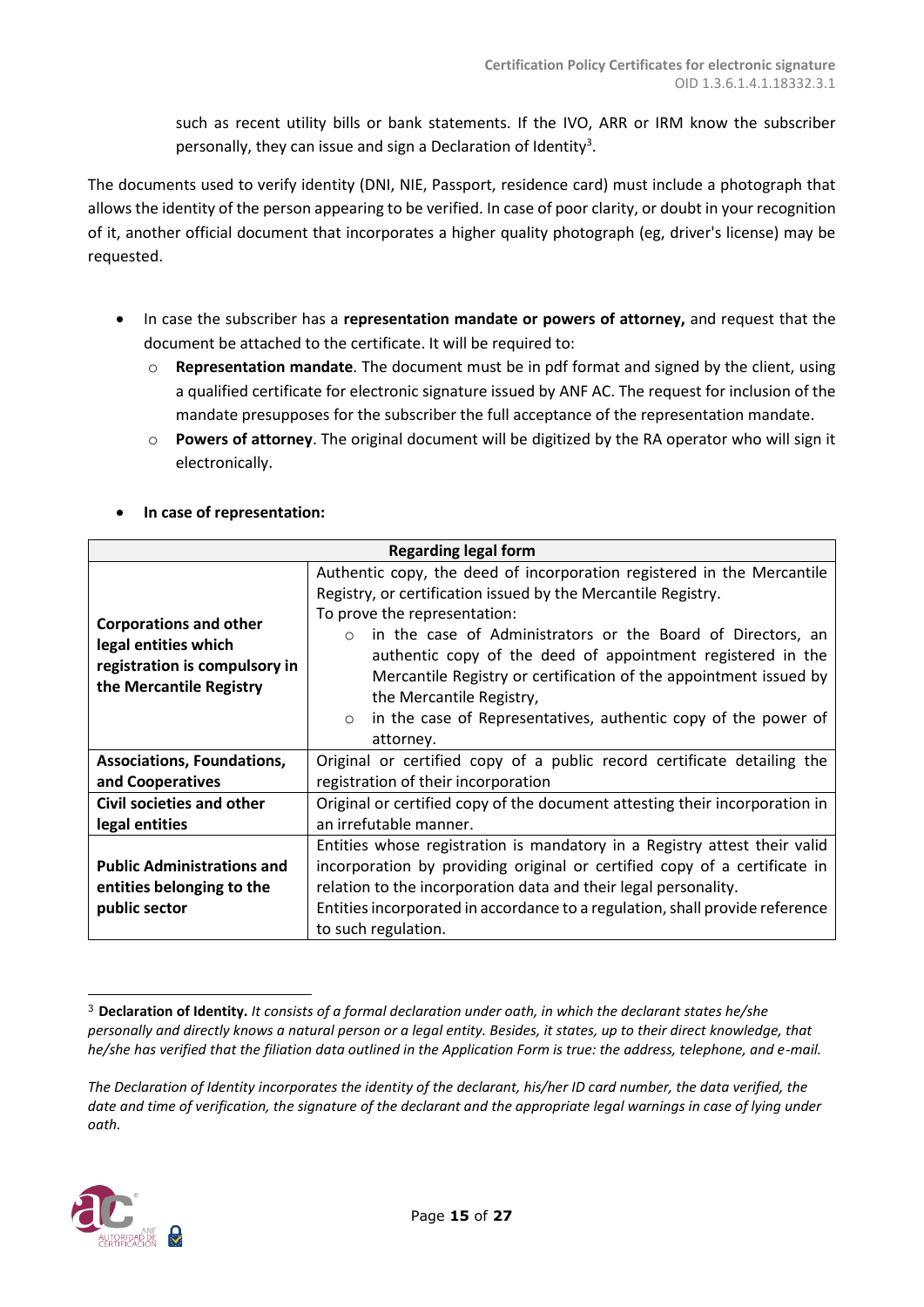| <b>Investments funds, venture</b><br>capital funds, mortgage<br>securities market regulation<br>funds, mortgage<br>qualifications funds, assets<br>titling funds, investment<br>guarantee funds and<br>pension funds | Certificate of registration in the corresponding registry the Ministry of<br>Finance or the National Securities Market Commission, the identification<br>of the management body must be recorded in the certificate                                                                                                                                                                                            |
|----------------------------------------------------------------------------------------------------------------------------------------------------------------------------------------------------------------------|----------------------------------------------------------------------------------------------------------------------------------------------------------------------------------------------------------------------------------------------------------------------------------------------------------------------------------------------------------------------------------------------------------------|
| <b>Joint Ventures</b>                                                                                                                                                                                                | That have benefited from the special tax regime, and if they were<br>registered in the special register of joint ventures by the Ministry of<br>Economy and Finance, attached to the State Tax Administration Agency,<br>shall provide certificate of such registration. In case they are not<br>registered, a document signed by a majority of members or partners,<br>confirming the validity of the entity. |
| Other legal forms                                                                                                                                                                                                    | When the entity does not correspond to any of the types outlined above<br>and, therefore, does not need to be registered in any Registry, it shall be<br>submitted alongside the application, all documents the subscriber deems<br>as valid, being the IRM the responsible to determine the sufficiency or<br>insufficiency thereof.                                                                          |

- If the subscriber requests to include other personal circumstances such as his status as holder of a public office, his membership of a professional association or his degree, these must be verified through the official documents that accredit them, in accordance with its specific regulation.
- In the case of pseudonym certificates, ANF AC will verify his/her identity and will retain documentation that accredits it.

## <span id="page-15-0"></span>**4.3.3. Processing in the IVO or RRA**

When the procedure is carried out in person before an Operator of an Identity Verification Office (IVO) attached to a Registration Authority (RA), accreditation of the face-to-face act will be required in order to make it impossible to repudiate the procedure carried out, for this purpose they will obtain one or more evidences that will be associated with the application form, eg. handwritten signature, graphometric signature, photograph, video, voice, fingerprints, or reading of the chip assembled on the official identity document.

## <span id="page-15-1"></span>**4.3.4. Processing by legitimation of signature by a notary public or certified by the ARR or IVO operator**

In the case of the intervention of a Notary Public, the signature of the subscriber will be required in the request for issuance of a certificate (LRDASEC 6/2020, Art. 7.1). The following procedure will be highlighted:

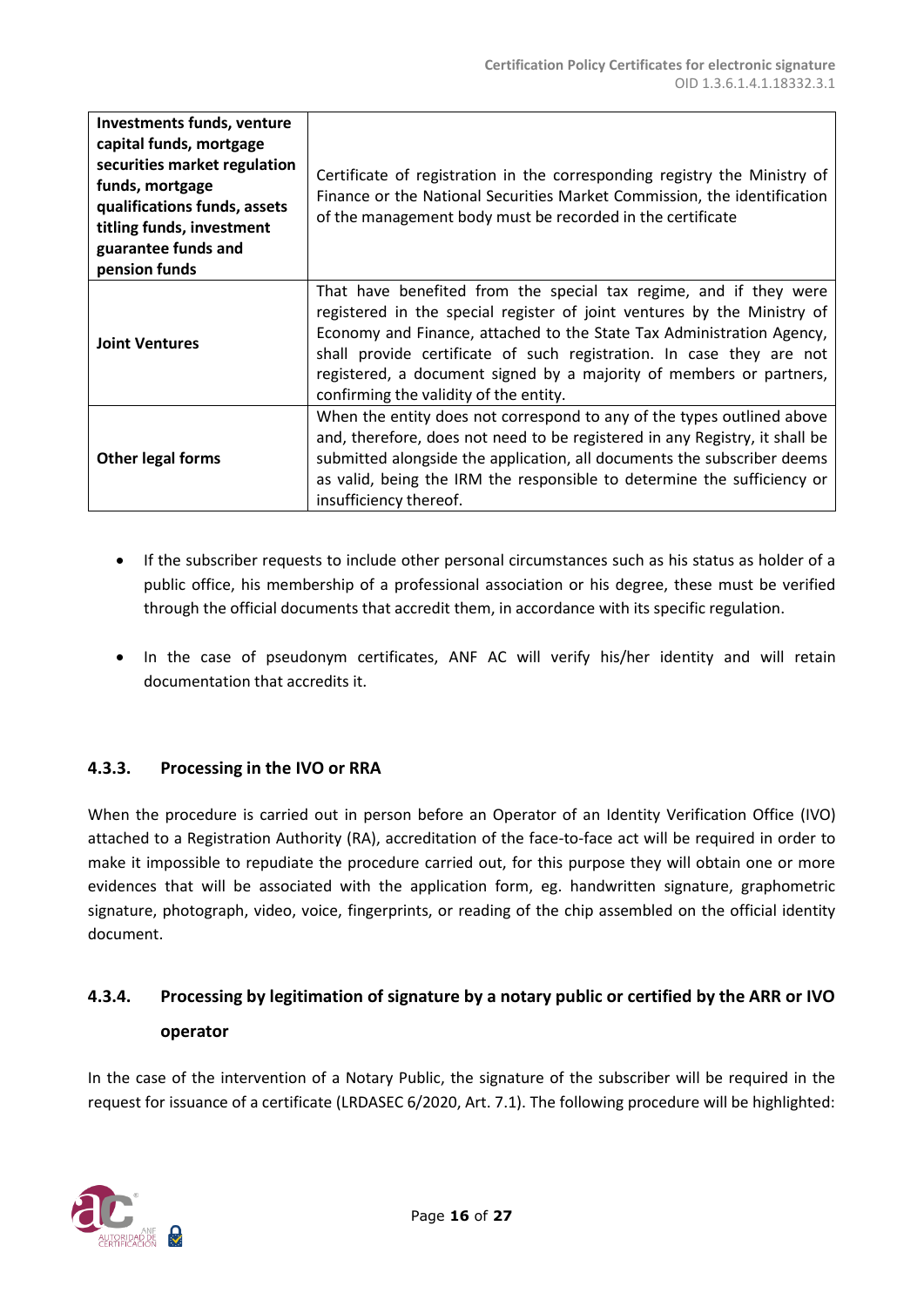- a) ANF AC makes available to the subscriber the certification policies, prices and the application form and the contract for the provision of certification services, as well as the technical means to carry out the application process: fill out the application form and provide supporting documents and identity and personal affiliation.
- b) The documents required for accreditation will be the same as those required in the procedure before ARR and IVO.
- c) The subscriber, if applicable, stamps their handwritten signature or graphometric (biometric) signature on the documents corresponding to the certificate application process.
- d) Once this process is completed, ANF AC makes available to the subscriber the technical means necessary to carry out the generation of its key pair, selection of PIN (signature activation data), and generation of the request certificate (CSR under standard PKCS #10).
- e) The signature of the application form and the service provision contract will be legitimized by knowledge of the signature by a notary public or certified by an IVO or ARR operator".

## <span id="page-16-0"></span>**4.3.5. Approval or rejection of certificate applications**

The verification of the information obtained by a Registration Authority, or any other provided by the subscriber, will be conducted by ANF AC, or collaborating entities classified for the purposes of this document as Issuance Reports Managers (hereinafter IRM), with which ANF AC subscribe the applicable legal document.

The IRM shall use appropriate means to ensure the accuracy of the information contained in the certificate. Among these means it is included external registry databases and the ability to require information or documents to the subscriber. The IRM assumes the final response assumes the ultimate responsibility to verify the information contained in the Application Form, and to assess the adequacy of the documents provided and of the application, in accordance with the provisions of this Certification Policy.

Moreover, they will determine:

- That the subscriber has access to the terms and conditions relating to the use of the certificate, as well as to the issuance fees.
- That the subscriber has had access and has permanent access to all documents relating to the obligations and responsibilities of the CA, the subscriber, subject, certificate responsible and relying parties, especially to the CPS and Certification Policies.
- Shall monitor compliance with any requirement imposed by the legislation on data protection, for the purposes of the GDPR, the LOPDPGDD and as provided in article 8 of Spanish Law 6/2020, de 11 de noviembre, reguladora de determinados aspectos de los servicios electrónicos de confianza.

The IRM may require additional information or documentation from the subscriber, which will have 30 days to deliver it. After this period, without having completed the requirement, the IRM will issue a report denying the issuance. Should the subscriber meet the requirement, the IRM will have 7 days to issue the final report.

In case the IRM verifies that the information provided by the subscriber is not true, they will reject the certificate request.

The validation procedure to be followed, depending on the type of certificate, is the following:

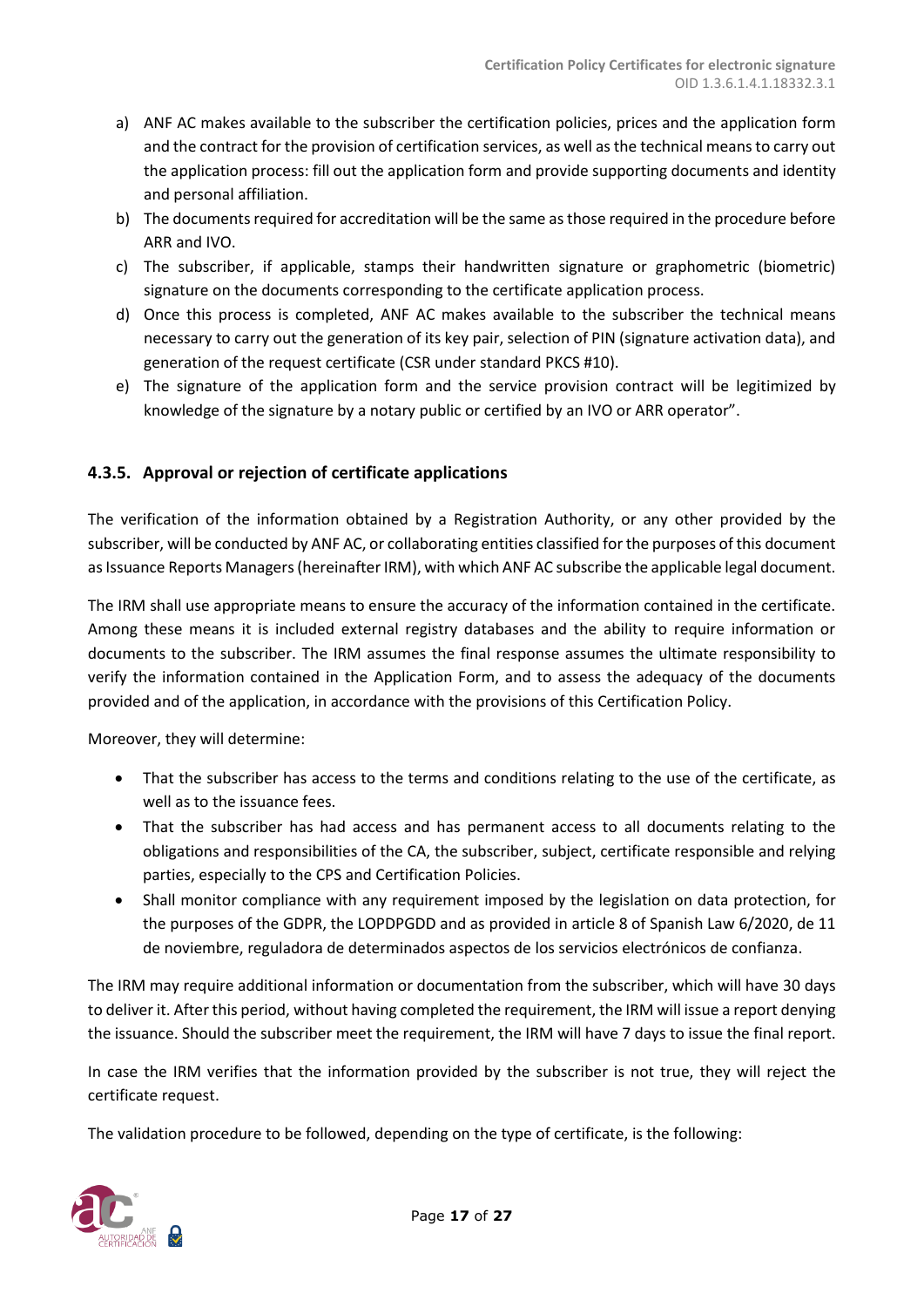- The IRM shall verify the documentation provided by the subscriber and the Registration Authority.
- In the process of verification of the information and documentation received, the following means may be used:
	- $\circ$  Consultation of official public registries in which the entity must be registered to verify existence valid management positions and other legal aspects such as activity and date of incorporation.
	- o National or regional Official Gazettes of public bodies to which public bodies or companies belong to.
- It is automatically verified that none of the natural or legal persons associated with the request appear in the blacklist of individuals and entities.

## <span id="page-17-0"></span>**4.3.6. Time to process certificate issuance**

The process of issuing the certificate shall not begin if the Issuance Reports Manager has not issued the corresponding compliance report. The maximum period established for issuing the report is 15 days. After that period without issuing the mandatory report, the subscriber may immediately cancel the order and be reimbursed of the fees paid.

## <span id="page-17-1"></span>**4.4. Certificate issuance**

As defined in the CPS of ANF AC. ANF AC will avoid generating certificates that expire after the CA's certificates that issued them.

The issuance of a certificate means the complete and final approval of an application by the Issuance Reports Manager. The issuance of certificate must be made within 48 hours, once issued the report of the IRM, as defined in the CPS of ANF AC.

## <span id="page-17-2"></span>**4.4.1. Certification Entity actions during issuance process**

As defined in the CPS of ANF AC.

#### <span id="page-17-3"></span>**4.4.2. Notification to subscriber**

ANF AC notifies the subscriber via e-mail, the certificate issuance and publication.

Once the electronic certificate is issued, the certificate delivery is always done electronically. The same cryptographic device that the subscriber or his legal representative used to generate the cryptographic key pair and the PKCS#10 request certificate must be used.

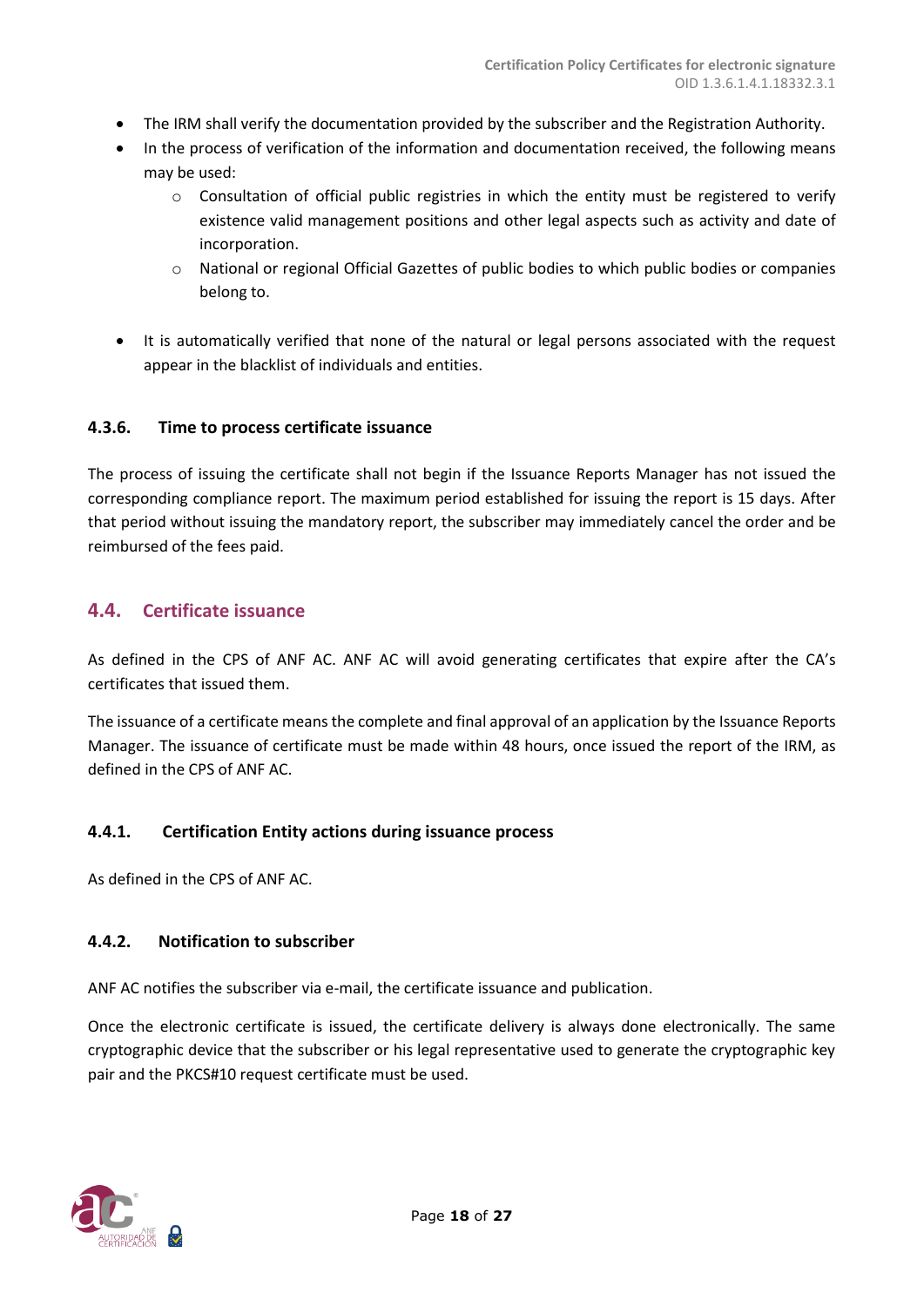The cryptographic device establishes secure connection to ANF AC trusted servers. The system automatically performs the appropriate security verifications, and in case of validation the certificate is automatically downloaded and installed.

## <span id="page-18-0"></span>**4.5. Certificate acceptance**

#### <span id="page-18-1"></span>**4.5.1. Acceptance**

As established in the ANF AC CPS.

#### <span id="page-18-2"></span>**4.5.2. Return**

The subscriber has a period of 7 days, from the delivery of the certificate, to verify its correct functioning.

In case of malfunction, or due to technical errors in the data contained in the certificate, the subscriber, or the certificate responsible can send an electronically signed e-mail to ANF AC, reporting the reason for the return.

ANF AC shall verify the causes for return, revoke the certificate issued and issue a new certificate within 72 hours.

#### <span id="page-18-3"></span>**4.5.3. Monitoring**

ANF AC is not responsible for the monitoring, investigation, or confirmation of the accuracy of the information contained in the certificate after issuance. For information on the inaccuracy or no current applicability of the information contained in the certificate, it can be revoked.

#### <span id="page-18-4"></span>**4.5.4. Certificate Publication**

The certificate is published in the repositories of ANF AC within a maximum period of 24 hours since its emission has occurred.

#### <span id="page-18-5"></span>**4.5.5. Notification of certificate issuance to third parties**

No notification is made to third parties.

#### <span id="page-18-6"></span>**4.6. Rejection**

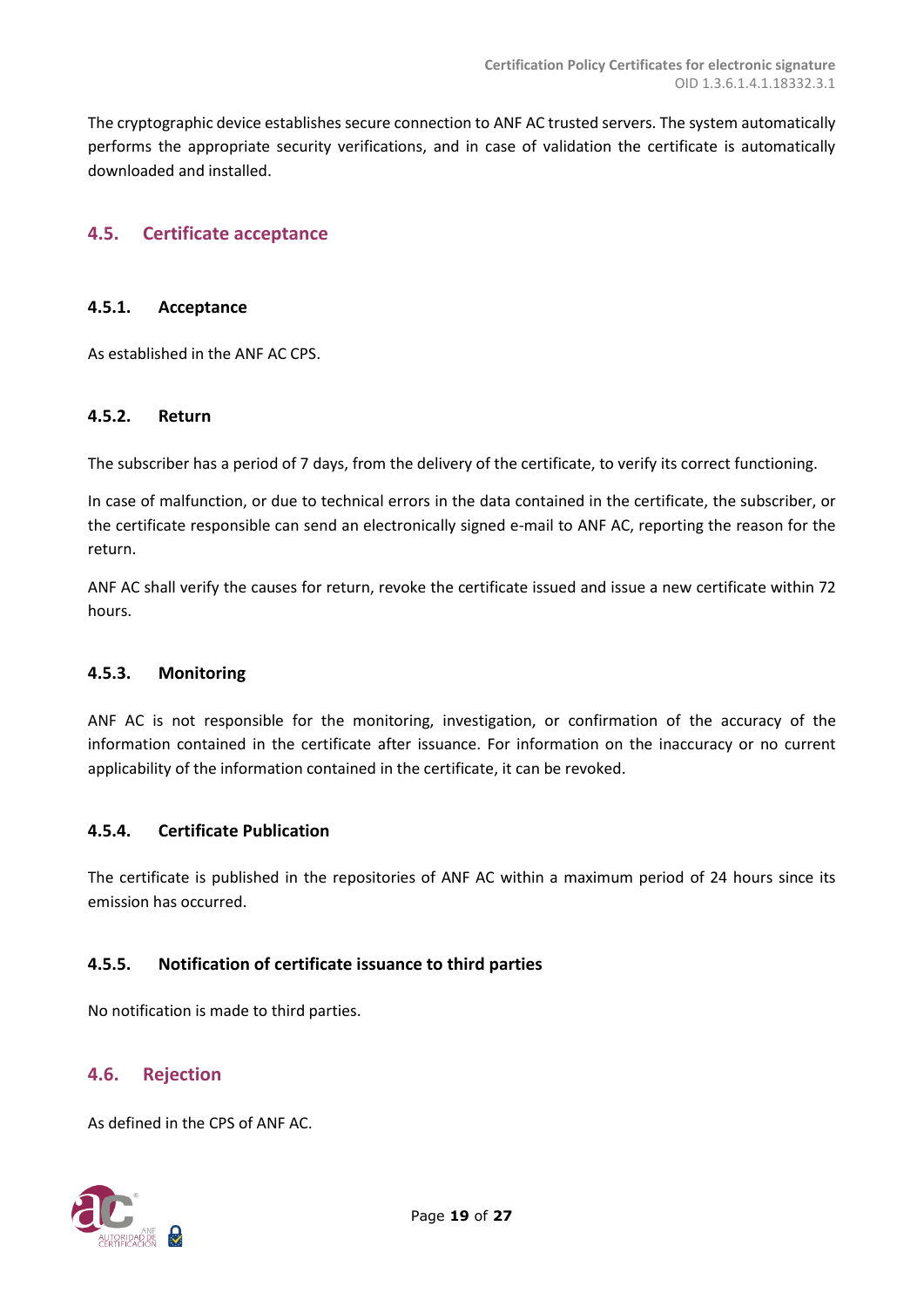## <span id="page-19-0"></span>**4.7. Certificate renewal**

Generally, as defined in the CPS of ANF AC.

## <span id="page-19-1"></span>**4.7.1. Valid certificates**

ANF AC notifies the subscriber the expiration of the certificate expiration via email, forwarding the application form to proceed with its renovation. These notifications are sent 90, 30 and 15 days prior to the expiration date of the certificate.

Only valid certificates can be renewed, provided that the identification made has not exceeded the period of five years.

## <span id="page-19-2"></span>**4.7.2. Persons authorized to apply for the renewal**

The renewal application form must be signed by the subscriber, or by the legal representative with enough powers of attorney. The personal circumstances of the subscriber should not have changed, especially its legal representation capacity.

## <span id="page-19-3"></span>**4.7.3. Routine renewal requests authentication and identification**

Identification and authentication for certificate renewal can be done in person using one of the methods described in this section, or processed electronically by completing the corresponding form and signing it with a valid certificate electronically issued as "qualified", and stating as holder the certificate subscriber of which renewal is requested.

In accordance with article 7.5. of the Spanish Law 6/2020, de 11 de noviembre, reguladora de determinados aspectos de los servicios electrónicos de confianza, certificate renewal by electronically signed applications requires that less than five years have passed since the personal identification took place.

To ensure compliance with article 7.5. of the Spanish Law 6/2020, de 11 de noviembre, reguladora de determinados aspectos de los servicios electrónicos de confianza and to not exceed the period of 5 years from the initial identification, ANF AC applies the following procedures and technical security measures:

• ANF AC follows a system of registration of applications, distinguishing date of request, -which coincides with the identification - and of issuance of the certificate. This control allows a second renewal if the period of 5 years has not been reached since the initial identification. The technical system requires a specific request of the user, the direct intervention of an ANF AC operator, which in turn, requires validating the application by applying coherent security verification. If 5 years have exceeded, the application itself blocks the process, otherwise facilitates the operator the process until the certificate renewal.

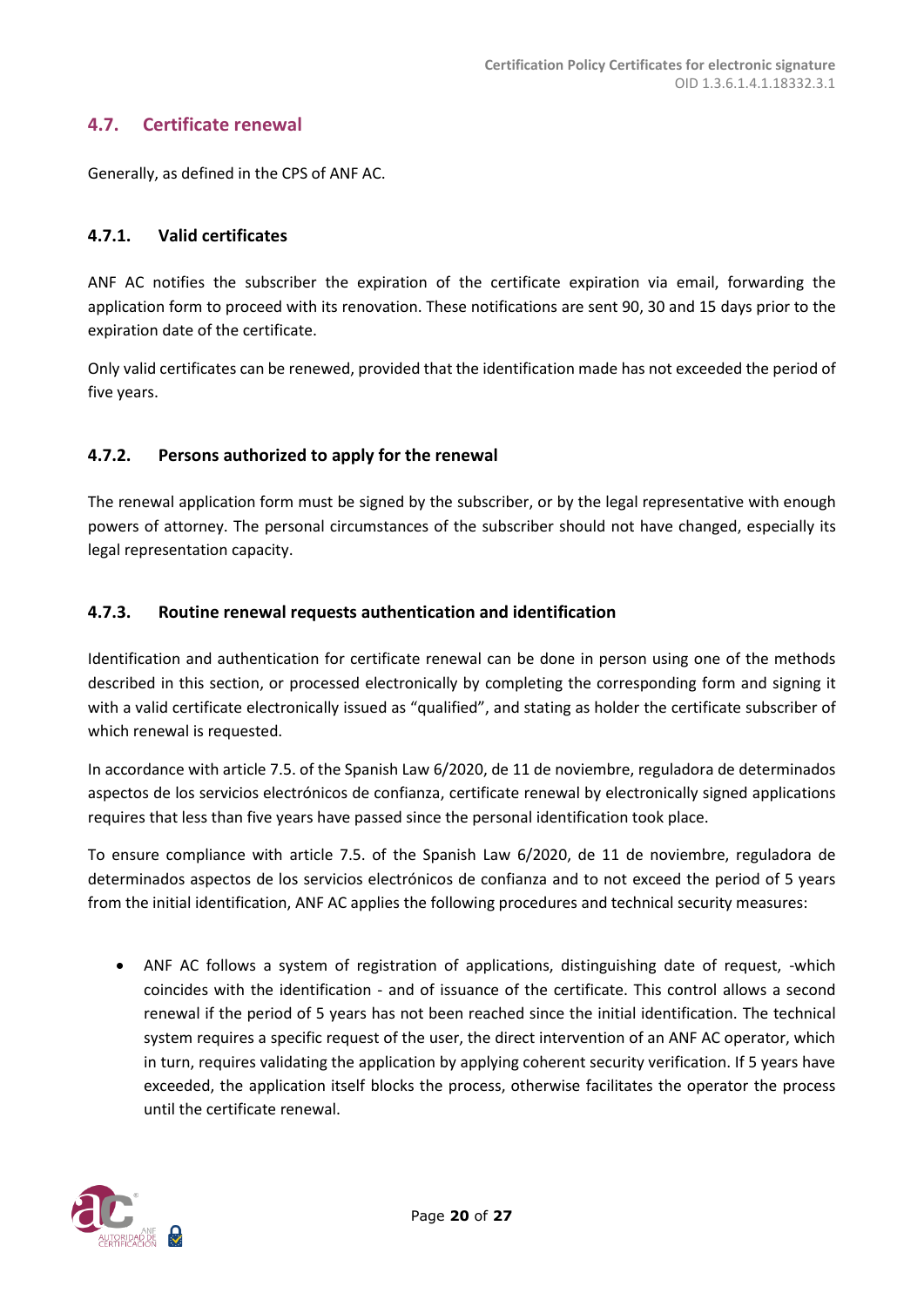**Renewal of certificates that have exceeded 5 years from the initial identification.** The formalization of the application is done with the handwritten signature of the subscriber, done in-situ by the interested party, or by authentication performed before a public notary and using sufficient original documentation. The procedures with physical personification may be carried out before:

- Recognized Registration Authority which, per the definition of the CPS of ANF AC, are the natural or legal persons to whom ANF AC has equipped with the necessary technology to perform the functions of a registry entity, having formalized the corresponding liability assumption and collaboration agreement.
- o **Collaborating Registration Authority** which, per the definition of the CPS of ANF AC, are persons who, in accordance to current legislation, have powers of public notary.
- o **Trust Entities** which, per the definition of the CPS of ANF CP, are entities that have the necessary capacity to determine the identity, capacity, and freedom of action of the subscribers.

## <span id="page-20-0"></span>**4.7.4. Approval or rejection of applications for renewal**

Same procedure as that performed in the issuance process specified herein.

## <span id="page-20-1"></span>**4.7.5. Notification of certificate renewal**

Same procedure as that performed in the issuance process specified herein.

## <span id="page-20-2"></span>**4.7.6. Acceptance of certificate renewal**

Same procedure as that performed in the issuance process specified herein.

#### <span id="page-20-3"></span>**4.7.7. Publication of the renewal certificate**

Same procedure as that performed in the issuance process specified herein.

#### <span id="page-20-4"></span>**4.7.8. Notification to third entities**

As specified in section 4.4.5 "Notification of certificate issuance to third parties."

## <span id="page-20-5"></span>**4.7.9. Identification and authentication of key renewal applications after revocation (uncommitted key)**

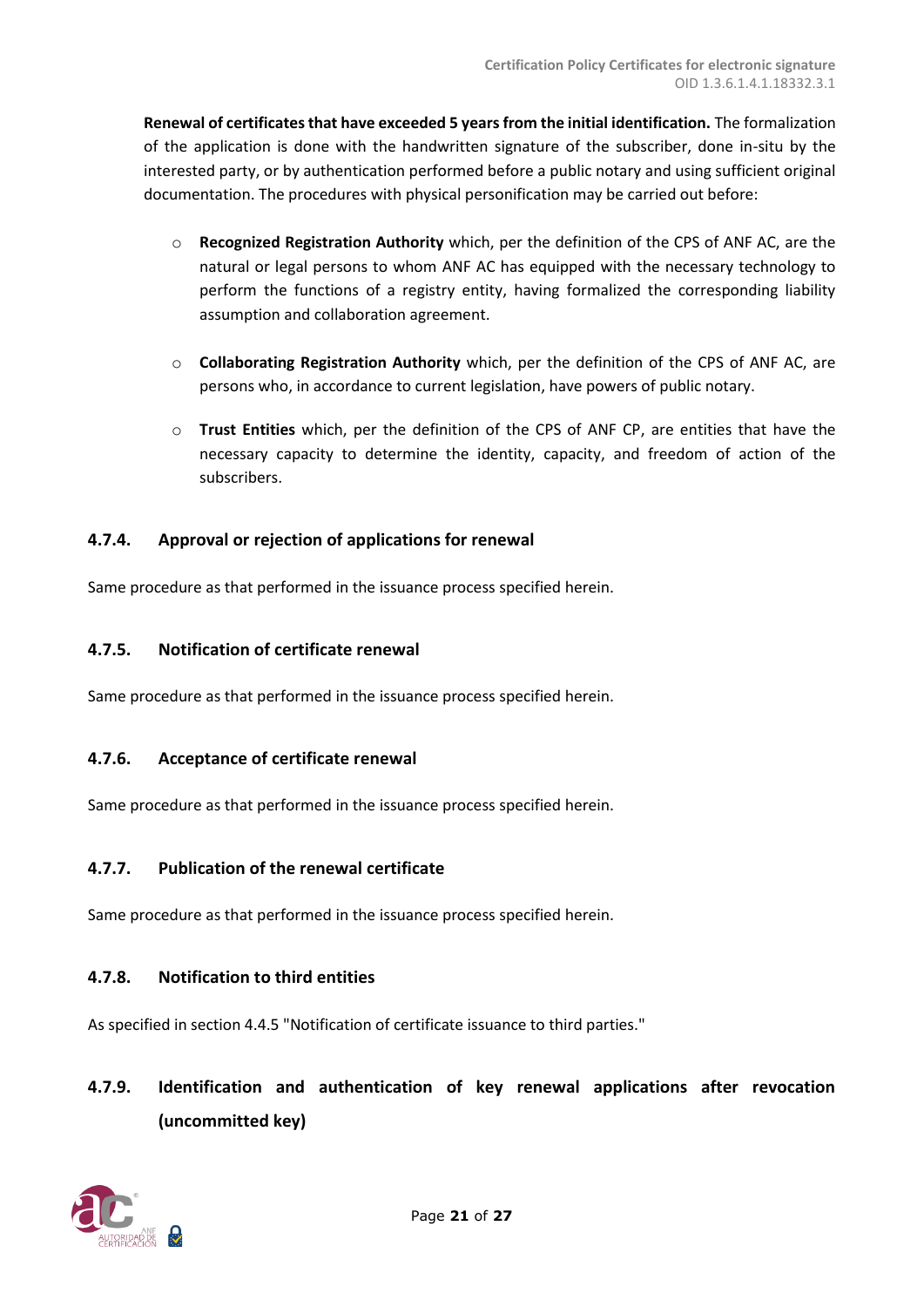The renewal of expired or revoked certificates is not authorized.

## <span id="page-21-0"></span>**4.8. Certificate modification**

Not applicable.

## <span id="page-21-1"></span>**4.9. Certificate revocation**

As defined in the CPS of ANF AC.

#### <span id="page-21-2"></span>**4.10. Key storage and recovery**

Except for centralized electronic signature certificates, ANF AC does not store, nor has the ability to store the private key of the subscribers and, therefore, does not provide key recovery service.

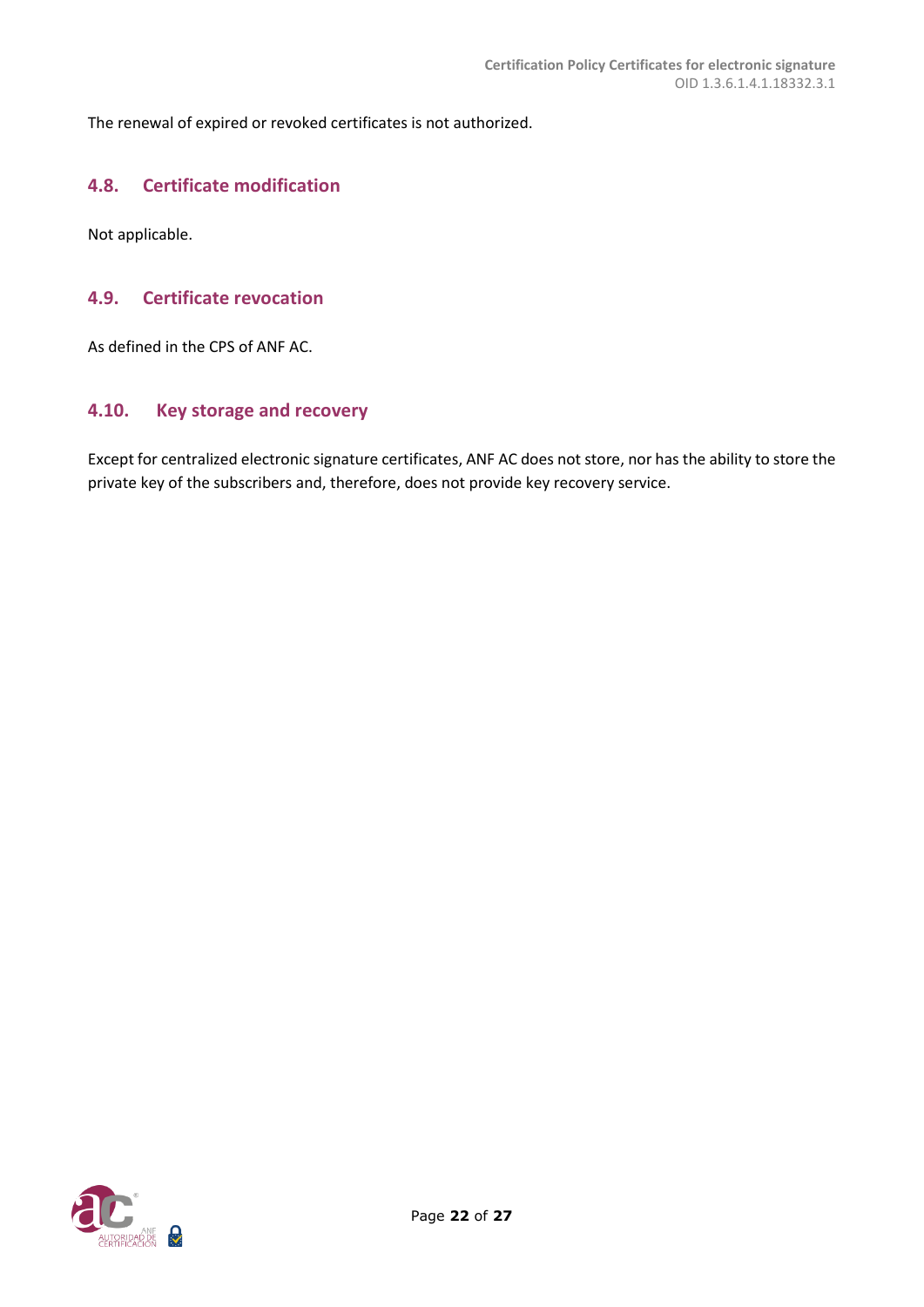# <span id="page-22-0"></span>5. Facilities, physical security, management and operational controls

ANF AC maintains the following criteria in relation to the information available for audit and analysis of incidents related to certificates.

## **a) Control and incident detection**

Any interested person can communicate their complaints or suggestions through the following means:

- By telephone: 902 902 172 (calls from Spain); (+34) 933 935 946 (International).
- By email: [info@anf.es](mailto:info@anf.es)
- Filling the electronic form available on the website [https://www.anf.es/en.](https://www.anf.es/en)
- In person at one of the offices of the Recognized Registration Authorities.
- In person at one of the offices of ANF AC.

The annual internal audit protocol specifically requires the completion of a review of the operation of certificates issuance, with a minimum sample of 3% of the issued certificates.

#### b) **Incident Registry**

ANF AC has an Incident Registry in which it is registered every incident that has occurred with the certificates issued and the evidences obtained. These incidents are registered, analyzed, and resolved per the procedures of ANF AC's Information Security Management System.

The Security Manager determines the severity of the incident and names a responsible and, in case of significant security incidents, reports to the PKI Governing Board.

## <span id="page-22-1"></span>**5.1. Physical security controls**

As defined in the CPS of ANF AC.

## <span id="page-22-2"></span>**5.2. Procedural controls**

As defined in the CPS of ANF AC.

#### <span id="page-22-3"></span>**5.3. Personnel controls**

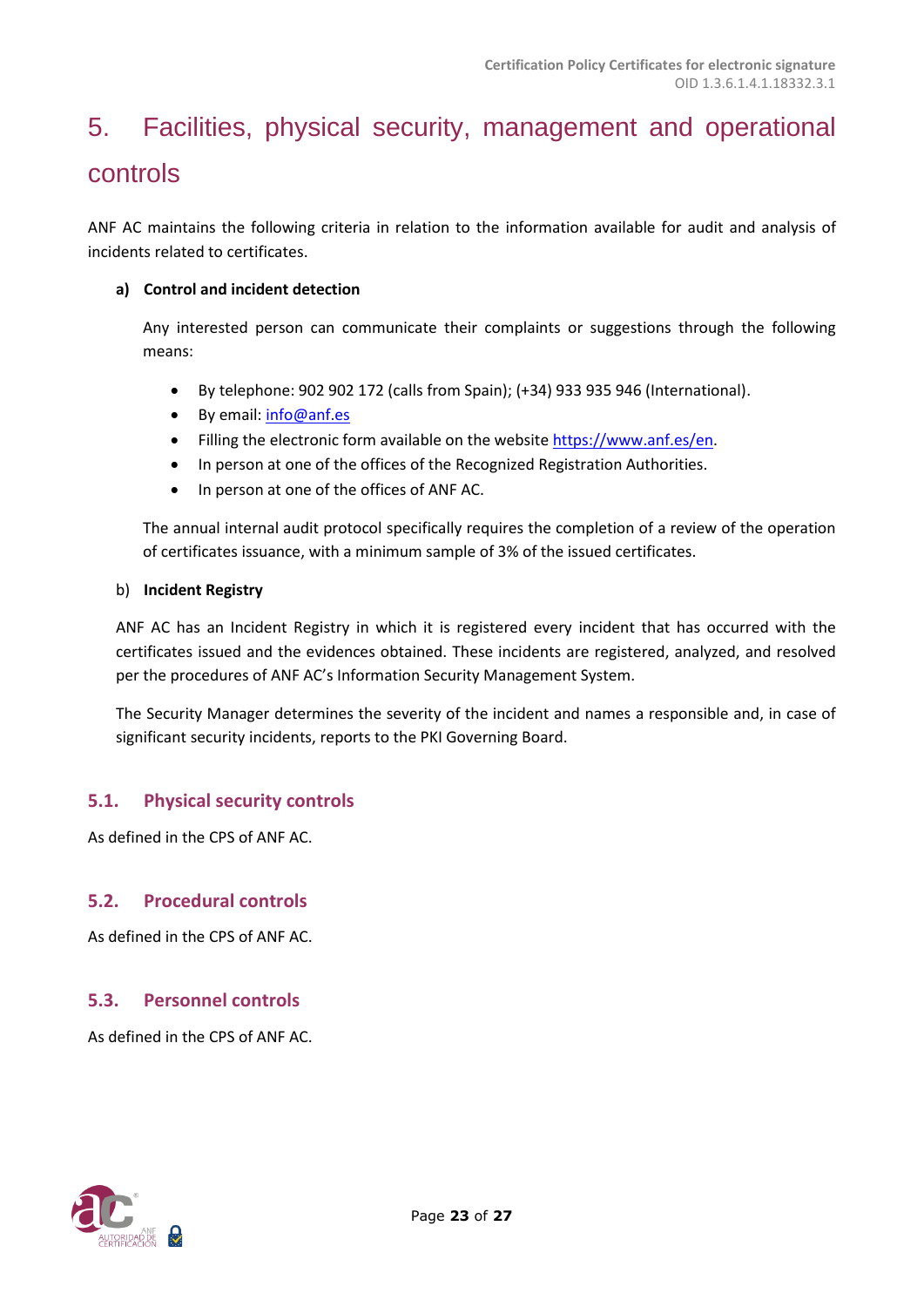# <span id="page-23-0"></span>6. Technical security controls

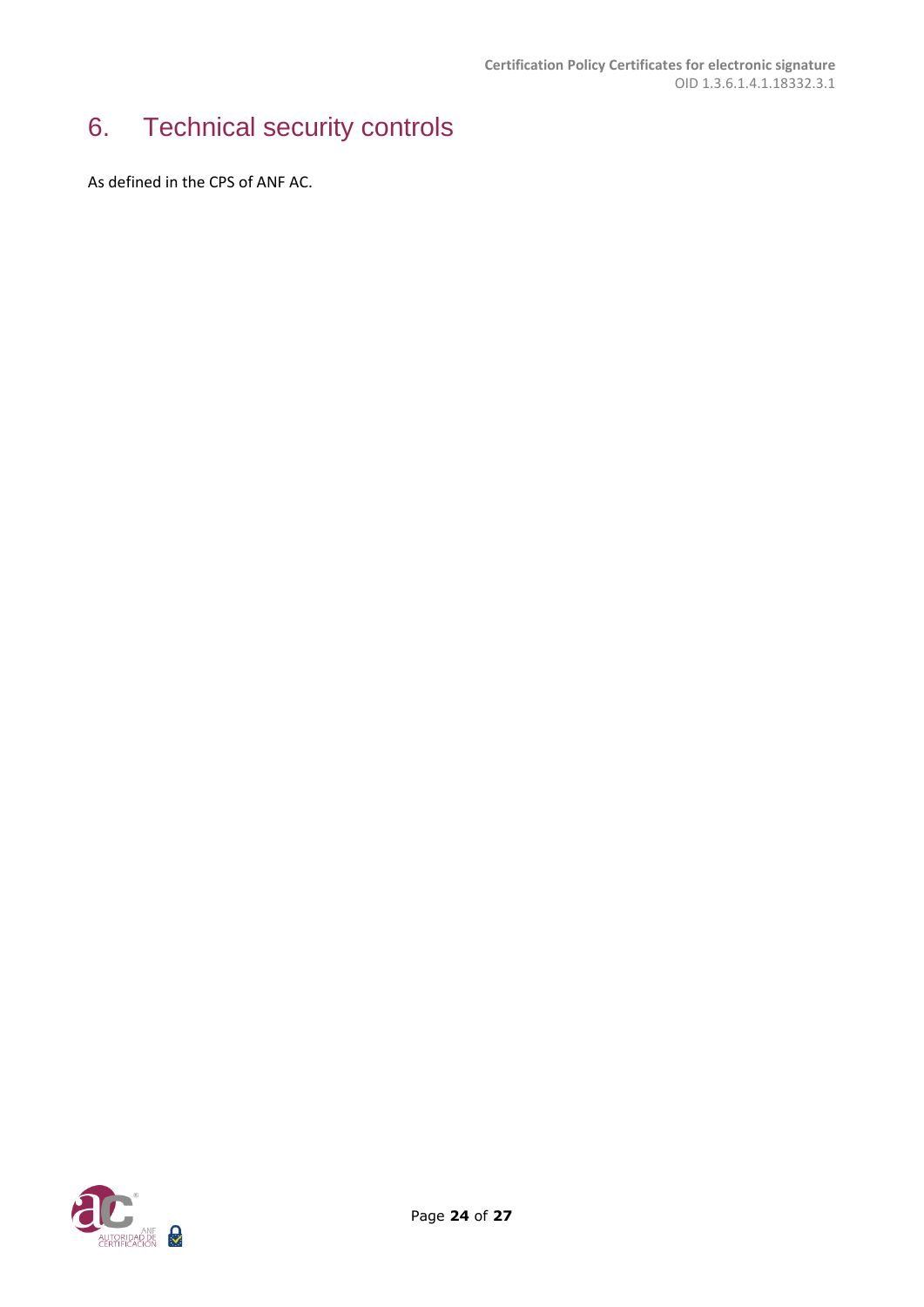# <span id="page-24-0"></span>7. Certificate, CRL and OCSP profiles

## <span id="page-24-1"></span>**7.1. Certificate Profiles**

The ETSI EN 319 412 family, and specifically part 2 (ETSI EN 319 412-2), specifies the content of qualified electronic signature certificates issued to natural persons. The profile is based on IETF RFC 5280 recommendations and the ITU-T X.509 standard.

As defined in the qualified certificates for electronic signature profiles document of ANF AC.

| <b>Type</b>                                       | <b>Storage</b>                    |                         | <b>OID</b>                   |
|---------------------------------------------------|-----------------------------------|-------------------------|------------------------------|
| <b>Natural Person</b>                             | Cryptographic software.           |                         | 1.3.6.1.4.1.18332.3.4.1.2.22 |
| Class <sub>2</sub>                                | QSCD                              |                         | 1.3.6.1.4.1.18332.3.4.1.4.22 |
|                                                   | QSCD. Centralised service.        |                         | 1.3.6.1.4.1.18332.3.4.1.5.22 |
|                                                   | Cryptographic software.           |                         | 1.3.6.1.4.1.18332.3.4.1.6.22 |
| <b>Corporate Natural</b><br>Person                | QSCD                              |                         | 1.3.6.1.4.1.18332.3.4.1.7.22 |
|                                                   | QSCD. Centralised service.        |                         | 1.3.6.1.4.1.18332.3.4.1.8.22 |
| Legal                                             | Cryptographic software.           |                         | 1.3.6.1.4.1.18332.2.5.1.3    |
| <b>Representative of</b>                          | <b>QSCD</b>                       |                         | 1.3.6.1.4.1.18332.2.5.1.10   |
| <b>Legal Person</b>                               | QSCD. Centralised service.        |                         | 1.3.6.1.4.1.18332.2.5.1.14   |
| Legal                                             | Cryptographic software.           |                         | 1.3.6.1.4.1.18332.2.5.1.6    |
| Representative of                                 | <b>OSCD</b>                       |                         | 1.3.6.1.4.1.18332.2.5.1.11   |
| <b>Entity without</b><br><b>Legal Personality</b> | <b>QSCD.</b> Centralised service. |                         | 1.3.6.1.4.1.18332.2.5.1.15   |
| Legal                                             | Cryptographic software.           |                         | 1.3.6.1.4.1.18332.2.5.1.9    |
| <b>Representative for</b>                         | QSCD                              |                         | 1.3.6.1.4.1.18332.2.5.1.12   |
| Sole and Joint<br><b>Directors</b>                | <b>QSCD. Centralised service.</b> |                         | 1.3.6.1.4.1.18332.2.5.1.13   |
|                                                   | High Level                        | <b>HSM Token</b>        | 1.3.6.1.4.1.18332.4.1.3.22   |
| <b>Public Employees</b>                           | Medium Level                      | Cryptographic software. | 1.3.6.1.4.1.18332.4.1.2.22   |

To identify the certificates, ANF AC has assigned the following object identifiers (OID).

## <span id="page-24-2"></span>**7.2. CRL profile**

As defined in the CPS of ANF AC.

## <span id="page-24-3"></span>**7.3. OCSP profile**

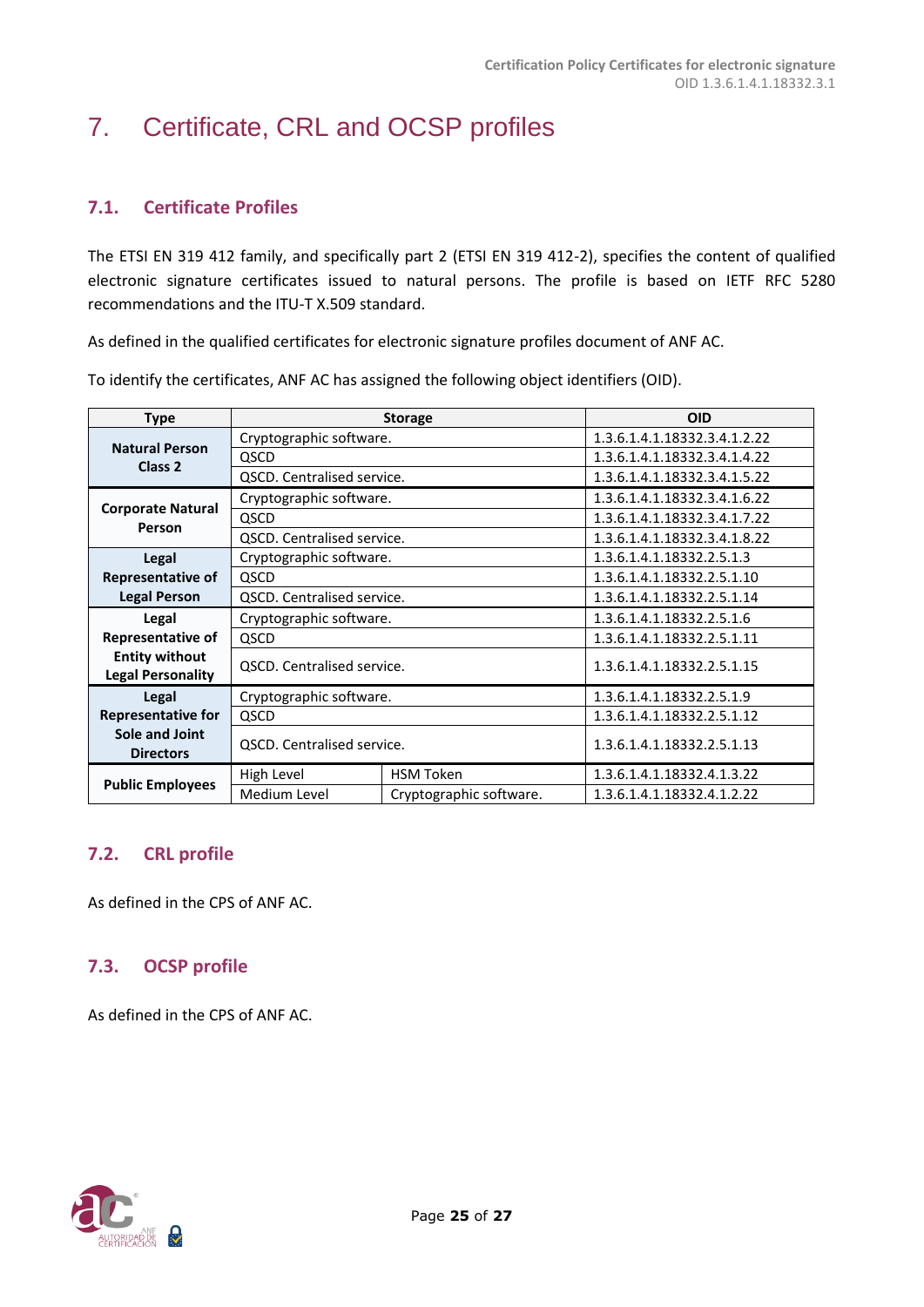# <span id="page-25-0"></span>8. Compliance audit